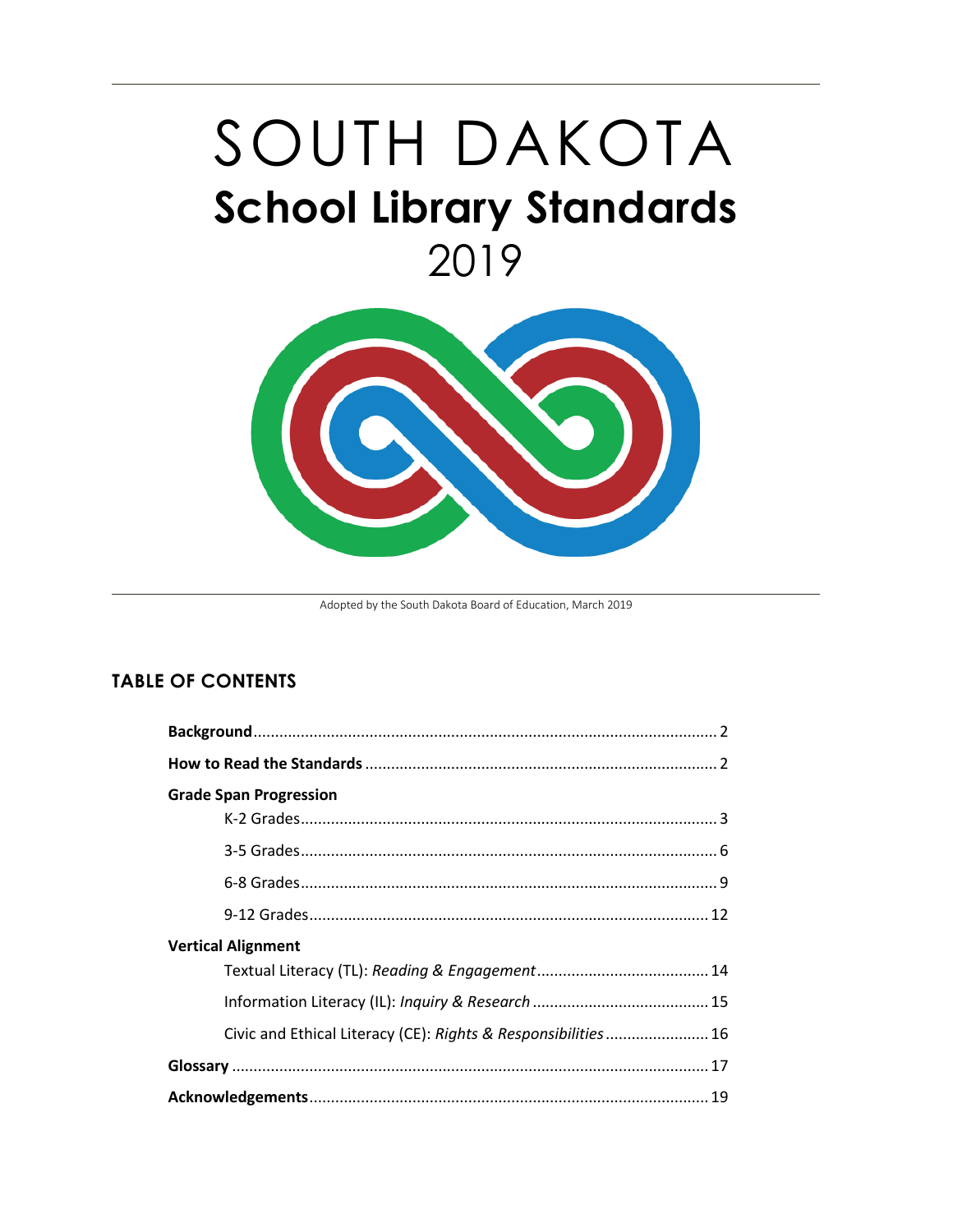# <span id="page-1-0"></span>**BACKGROUND**

The South Dakota School Library Standards are based on the best practices from professional research available to date. The American Association of School Librarians (AASL), the International Society for Technology in Education (ISTE), and the Future Ready Librarian model were consulted in addition to the South Dakota Educational Technology Standards and the South Dakota English Language Arts standards. The workgroup also reviewed relevant content standards from other states as well as various research processes and literacy models.

Content standards provide educators a roadmap for what their students should know and be able to do. Standards are not curriculum and are not intended to be taught in isolation. The South Dakota School Library Standards are designed to be age-appropriate guides for successful student learning - learning which is differentiated, collaborative, and integrated across all content areas.

### <span id="page-1-1"></span>**HOW TO READ THE STANDARDS**

The South Dakota School Library Standards document is coded to cross-reference the Grade, the Content Area, the Strand, the Standard, and the Objective (otherwise known as Outcome).



(Grade Level.Content Area.Strand.Standard.Objective)

### **THE STRANDS**

Each strand of proficiency broadly articulates the related standards and objectives. The three strands include:

- Textual Literacy (TL): *Reading & Engagement*
- Information Literacy (IL): *Inquiry & Research*
- Civic & Ethical Literacy (CE): *Rights & Responsibilities*

### **THE GRADE SPANS**

These standards include student objectives for the following grade spans:

- Grades K through 2
- Grades 3 through 5
- Grades 6 through 8
- Grades 9 through 12

### **THE ORGANIZATION**

These standards are displayed in two ways:

- by grade span vertical progression
- by K-12 vertical progression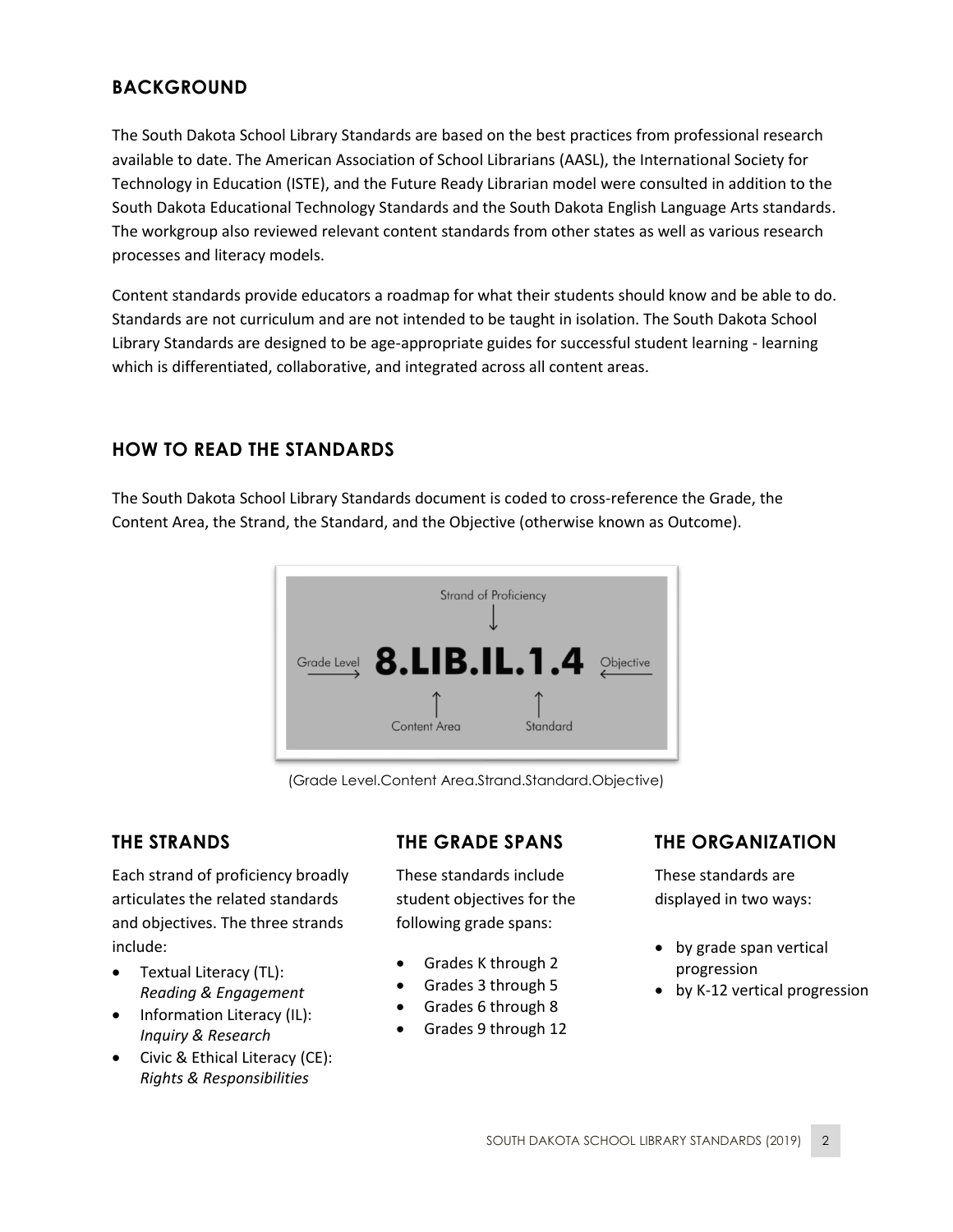

| <b>KG.LIB.TL.1.1</b> | Access libraries to read, listen, view, and share for recreation and personal growth.          |
|----------------------|------------------------------------------------------------------------------------------------|
| 1.LIB.TL.1.1         | Access libraries to read, listen, view, and share for recreation and personal growth.          |
| 2.LIB.TL.1.1         | Access libraries to read, listen, view, and share for recreation and personal growth.          |
| KG.LIB.TL.1.2        | Read, listen, and view for recreation and personal growth.                                     |
| 1.LIB.TL.1.2         | Read, listen, and view for recreation and personal growth.                                     |
| 2.LIB.TL.1.2         | Read, listen, and view for recreation and personal growth.                                     |
| KG.LIB.TL.1.3        | Read, listen, and view for academic growth.                                                    |
| 1.LIB.TL.1.3         | Read, listen, and view for academic growth.                                                    |
| 2.LIB.TL.1.3         | Read, listen, and view for academic growth.                                                    |
| KG.LIB.TL.1.4        | Begin to develop a personal affinity for particular authors, illustrators, series, and genres. |
| 1.LIB.TL.1.4         | Begin to develop a personal affinity for particular authors, illustrators, series, and genres. |
| 2.LIB.TL.1.4         | Begin to develop a personal affinity for particular authors, illustrators, series, and genres. |
| KG.LIB.TL.1.5        | Explore reading to make connections with self and the world.                                   |
| 1.LIB.TL.1.5         | Explore reading to make connections with self and the world.                                   |
| 2.LIB.TL.1.5         | Explore reading to make connections with self and the world.                                   |
| KG.LIB.TL.1.6        | Identify awards for print, non-print, and multimedia.                                          |
| 1.LIB.TL.1.6         | Identify awards for print, non-print, and multimedia.                                          |
| 2.LIB.TL.1.6         | Identify awards for print, non-print, and multimedia.                                          |
|                      |                                                                                                |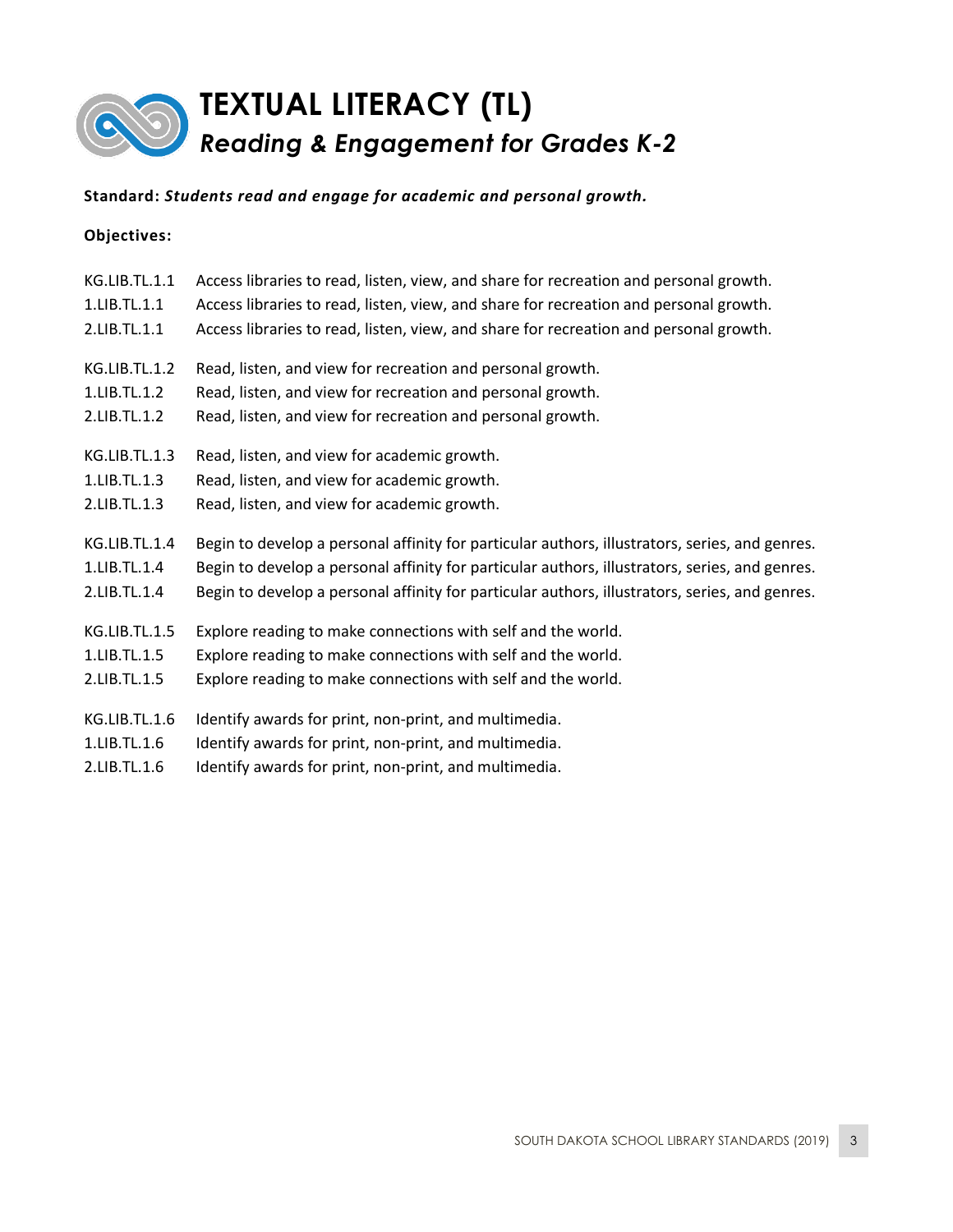

# **INFORMATION LITERACY (IL)** *Inquiry & Research for Grades K-2*

### **Standard:** *Students use research strategies to create and share new knowledge.*

### **Objectives:**

| KG.LIB.IL.1.1<br>1.LIB.IL.1.1<br>2.LIB.IL.1.1 | Explore the physical and/or virtual library with guidance.<br>Explore the physical and/or virtual library with guidance.<br>Explore the physical and/or virtual library with guidance.                                                                                              |
|-----------------------------------------------|-------------------------------------------------------------------------------------------------------------------------------------------------------------------------------------------------------------------------------------------------------------------------------------|
| KG.LIB.IL.1.2<br>1.LIB.IL.1.2<br>2.LIB.IL.1.2 | Formulate, with guidance, questions to investigate a personal inquiry or a learning goal.<br>Formulate, with guidance, questions to investigate a personal inquiry or a learning goal.<br>Formulate, with guidance, questions to investigate a personal inquiry or a learning goal. |
| KG.LIB.IL.1.3                                 | Curate print resources with guidance.                                                                                                                                                                                                                                               |
| 1.LIB.IL.1.3                                  | Curate print resources with guidance.                                                                                                                                                                                                                                               |
| 2.LIB.IL.1.3                                  | Curate print resources.                                                                                                                                                                                                                                                             |
| KG.LIB.IL.1.4                                 | Engage with resources with guidance.                                                                                                                                                                                                                                                |
| 1.LIB.IL.1.4                                  | Engage with resources with guidance.                                                                                                                                                                                                                                                |
| 2.LIB.IL.1.4                                  | Engage with resources.                                                                                                                                                                                                                                                              |
| KG.LIB.IL.1.5                                 | Share learning with guidance.                                                                                                                                                                                                                                                       |
| 1.LIB.IL.1.5                                  | Share learning with guidance.                                                                                                                                                                                                                                                       |
| 2.LIB.IL.1.5                                  | Share learning.                                                                                                                                                                                                                                                                     |
| KG.LIB.IL.1.6                                 | Reflect on learning with guidance.                                                                                                                                                                                                                                                  |
| 1.LIB.IL.1.6                                  | Reflect on learning with guidance.                                                                                                                                                                                                                                                  |

2.LIB.IL.1.6 Reflect on learning.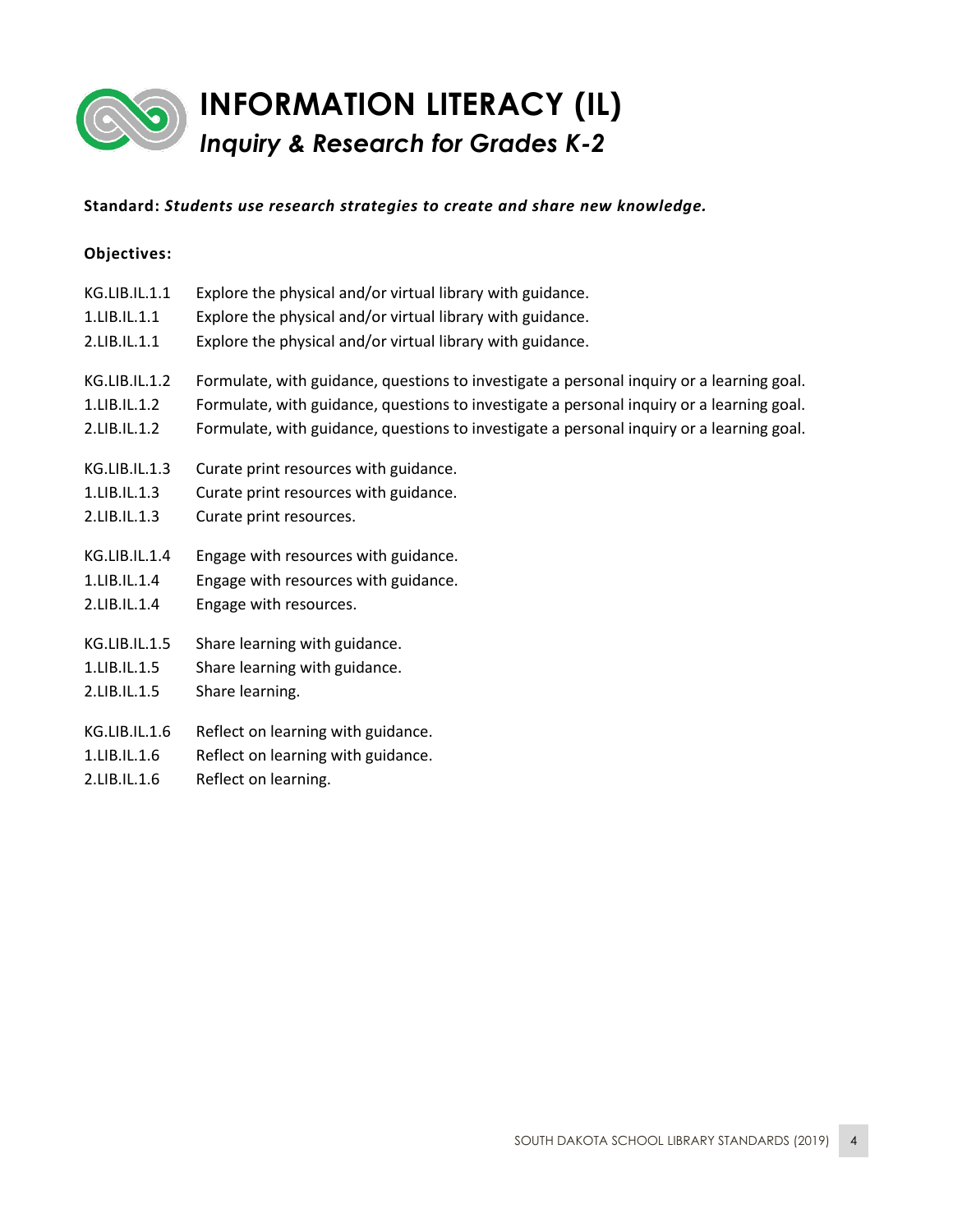

| KG.LIB.CE.1.1 | Engage in positive, safe, ethical, and legal digital citizenship responsibilities. |
|---------------|------------------------------------------------------------------------------------|
| 1.LIB.CE.1.1  | Engage in positive, safe, ethical, and legal digital citizenship responsibilities. |
| 2.LIB.CE.1.1  | Engage in positive, safe, ethical, and legal digital citizenship responsibilities. |
| KG.LIB.CE.1.2 | Explore citizenship.                                                               |
| 1.LIB.CE.1.2  | Explore citizenship.                                                               |
| 2.LIB.CE.1.2  | Explore digital citizenship.                                                       |
| KG.LIB.CE.1.3 | Acknowledge authorship.                                                            |
| 1.LIB.CE.1.3  | Acknowledge authorship.                                                            |
| 2.LIB.CE.1.3  | Use sources of information in an ethical manner.                                   |
| KG.LIB.CE.1.4 | Discuss intellectual property, copyright, plagiarism, and fair use guidelines.     |
| 1.LIB.CE.1.4  | Discuss intellectual property, copyright, plagiarism, and fair use guidelines.     |
| 2.LIB.CE.1.4  | Discuss intellectual property, copyright, plagiarism, and fair use guidelines.     |
| KG.LIB.CE.1.5 | Follow local acceptable use policies.                                              |
| 1.LIB.CE.1.5  | Follow local acceptable use policies.                                              |
| 2.LIB.CE.1.5  | Follow local acceptable use policies.                                              |
| KG.LIB.CE.1.6 | Demonstrate respect by using appropriate listening and speaking skills.            |
| 1.LIB.CE.1.6  | Demonstrate respect by using appropriate listening and speaking skills.            |
| 2.LIB.CE.1.6  | Demonstrate respect by using appropriate listening and speaking skills.            |
|               |                                                                                    |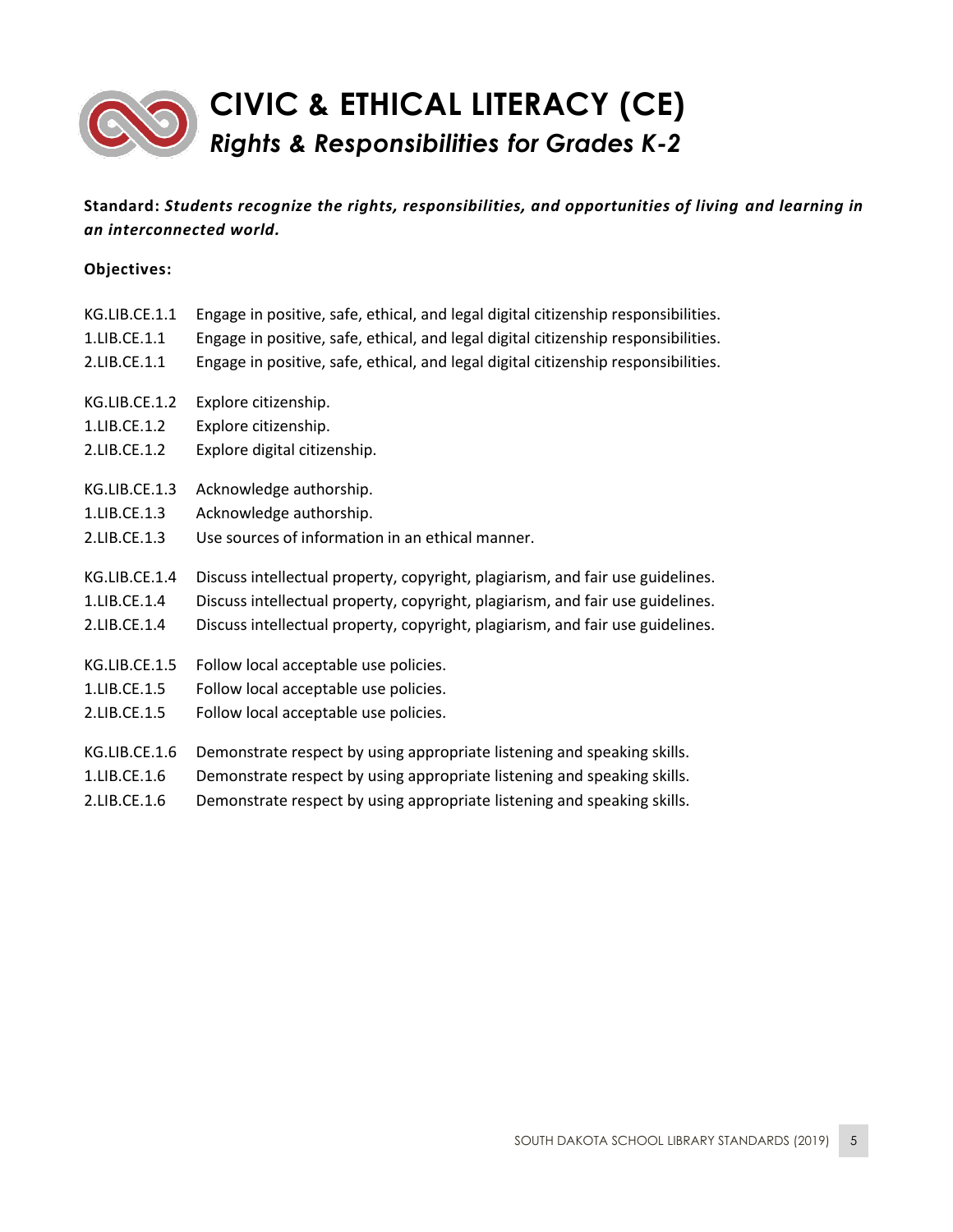

#### **Objectives:**

| 3.LIB.TL.1.1 | Access libraries to read, listen, view, and share for recreation and personal growth.                                                          |
|--------------|------------------------------------------------------------------------------------------------------------------------------------------------|
| 4.LIB.TL.1.1 | Access libraries to read, listen, view, and share for recreation and personal growth.                                                          |
| 5.LIB.TL.1.1 | Access libraries to read, listen, view, and share for recreation and personal growth.                                                          |
| 3.LIB.TL.1.2 | Independently read, listen, and view for recreation and personal growth.                                                                       |
| 4.LIB.TL.1.2 | Independently read, listen, and view for recreation and personal growth.                                                                       |
| 5.LIB.TL.1.2 | Independently read, listen, and view for recreation and personal growth.                                                                       |
| 3.LIB.TL.1.3 | Read, listen, and view for academic growth.                                                                                                    |
| 4.LIB.TL.1.3 | Read, listen, and view for academic growth.                                                                                                    |
| 5.LIB.TL.1.3 | Independently read, listen, and view for academic growth.                                                                                      |
| 3.LIB.TL.1.4 | Expand personal affinity for particular authors, illustrators, series, genres and writing styles.                                              |
| 4.LIB.TL.1.4 | Expand personal affinity for particular authors, illustrators, series, genres, writing styles, and<br>formats in fiction and nonfiction.       |
| 5.LIB.TL.1.4 | Expand personal affinity for particular authors, illustrators, series, genres, writing styles, and<br>formats in fiction and nonfiction.       |
| 3.LIB.TL.1.5 | Begin to read texts in a variety of formats to explore diverse perspectives and make connections<br>with self, the world, and prior knowledge. |
| 4.LIB.TL.1.5 | Read texts in a variety of formats to explore diverse perspectives and make connections with<br>self, the world, and prior knowledge.          |
| 5.LIB.TL.1.5 | Read texts in a variety of formats to explore diverse perspectives and make connections with<br>self, the world, and prior knowledge.          |
| 3.LIB.TL.1.6 | Identify awards for print, non-print, and multimedia.                                                                                          |
| 4.LIB.TL.1.6 | Identify awards for print, non-print, and multimedia.                                                                                          |
|              |                                                                                                                                                |

5.LIB.TL.1.6 Identify awards for print, non-print, and multimedia.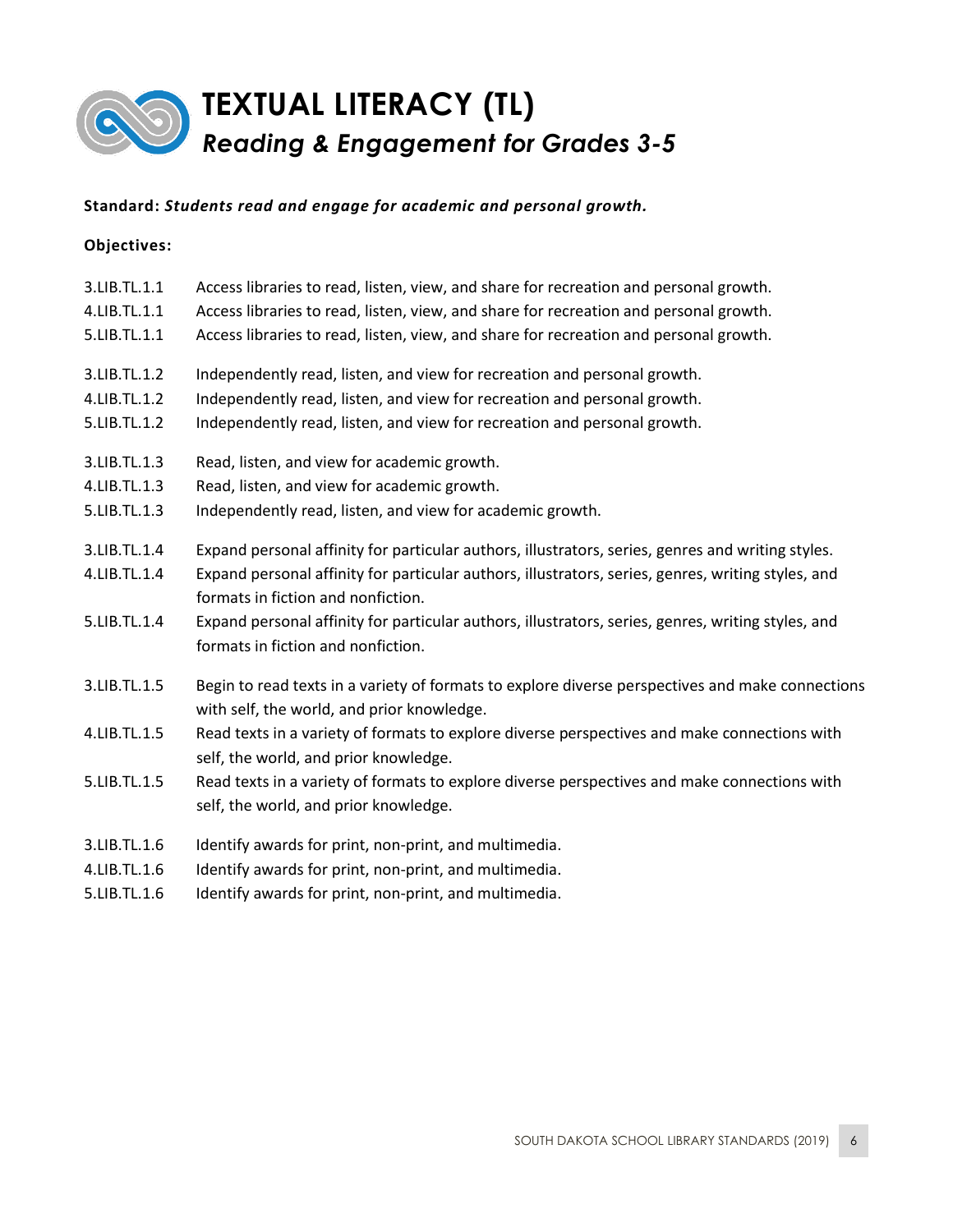

# **INFORMATION LITERACY (IL)** *Inquiry & Research for Grades 3-5*

### **Standard:** *Students use research strategies to create and share new knowledge.*

| 3.LIB.IL.1.1 | Explore the physical and virtual library with guidance.                                       |
|--------------|-----------------------------------------------------------------------------------------------|
| 4.LIB.IL.1.1 | Explore the physical and virtual library with guidance.                                       |
| 5.LIB.IL.1.1 | Explore the physical and virtual library with guidance.                                       |
| 3.LIB.IL.1.2 | Develop questioning strategies to investigate a personal inquiry or a learning goal.          |
| 4.LIB.IL.1.2 | Develop questioning strategies to investigate a personal inquiry or a learning goal.          |
| 5.LIB.IL.1.2 | Develop questioning strategies to investigate a personal inquiry or a learning goal.          |
| 3.LIB.IL.1.3 | Curate print and digital resources with guidance.                                             |
| 4.LIB.IL.1.3 | Curate print and digital resources with guidance.                                             |
| 5.LIB.IL.1.3 | Curate print and digital resources for problem-solving with guidance.                         |
| 3.LIB.IL.1.4 | Engage with resources by incorporating information.                                           |
| 4.LIB.IL.1.4 | Engage with resources by incorporating information.                                           |
| 5.LIB.IL.1.4 | Engage with resources by incorporating information.                                           |
| 3.LIB.IL.1.5 | Share learning by beginning to use a variety of platforms, tools, styles, media, and formats. |
| 4.LIB.IL.1.5 | Share learning by beginning to use a variety of platforms, tools, styles, media, and formats. |
| 5.LIB.IL.1.5 | Share learning by beginning to use a variety of platforms, tools, styles, media, and formats. |

- 3.LIB.IL.1.6 Reflect on the research process and learning product.
- 4.LIB.IL.1.6 Reflect on the research process and learning product.
- 5.LIB.IL.1.6 Reflect on the research process and learning product.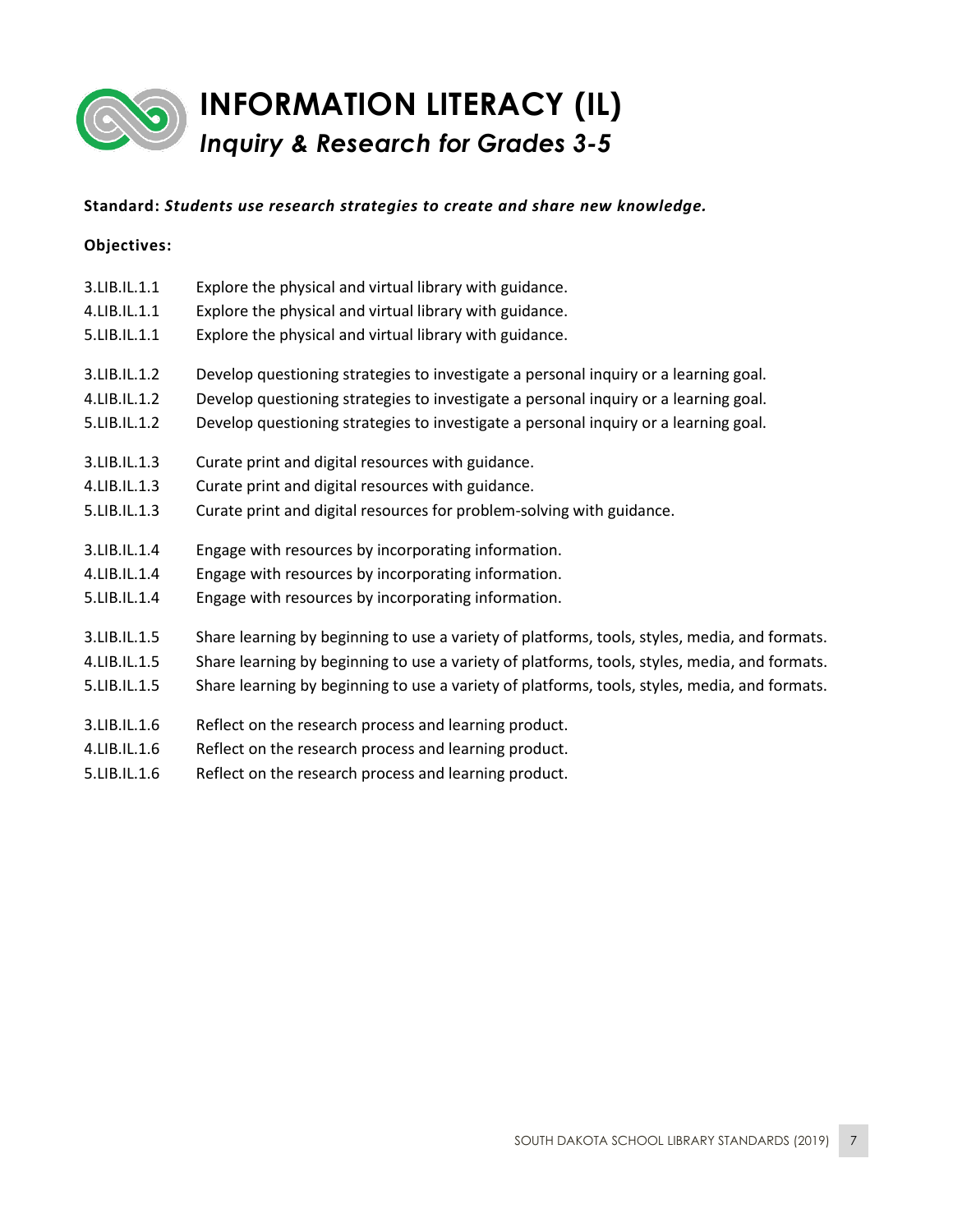

| 3.LIB.CE.1.1 | Engage in positive, safe, ethical, and legal digital citizenship responsibilities.                                      |
|--------------|-------------------------------------------------------------------------------------------------------------------------|
| 4.LIB.CE.1.1 | Engage in positive, safe, ethical, and legal digital citizenship responsibilities.                                      |
| 5.LIB.CE.1.1 | Engage in positive, safe, ethical, and legal digital citizenship responsibilities.                                      |
| 3.LIB.CE.1.2 | Explore the impact of one's online activity and digital footprint.                                                      |
| 4.LIB.CE.1.2 | Explore and identify the impact of one's online activity and digital footprint.                                         |
| 5.LIB.CE.1.2 | Identify the impact of one's online activity and digital footprint.                                                     |
| 3.LIB.CE.1.3 | Use and begin to cite sources of information in an ethical manner.                                                      |
| 4.LIB.CE.1.3 | Use and begin to cite sources of information in an ethical manner.                                                      |
| 5.LIB.CE.1.3 | Use and begin to cite sources of information in an ethical manner.                                                      |
| 3.LIB.CE.1.4 | Independently begin to follow intellectual property, copyright, plagiarism, and fair use<br>guidelines.                 |
| 4.LIB.CE.1.4 | Independently begin to follow intellectual property, copyright, plagiarism, and fair use<br>guidelines.                 |
| 5.LIB.CE.1.4 | Follow intellectual property, copyright, plagiarism, and fair use guidelines.                                           |
| 3.LIB.CE.1.5 | Follow local acceptable use policies.                                                                                   |
| 4.LIB.CE.1.5 | Follow local acceptable use policies.                                                                                   |
| 5.LIB.CE.1.5 | Follow local acceptable use policies.                                                                                   |
| 3.LIB.CE.1.6 | Demonstrate respect and begin to collaborate to contribute to the exchange of ideas in diverse<br>learning communities. |
| 4.LIB.CE.1.6 | Respectfully collaborate to contribute to the exchange of ideas in diverse learning communities.                        |
| 5.LIB.CE.1.6 | Respectfully collaborate to contribute to the exchange of ideas in diverse learning communities.                        |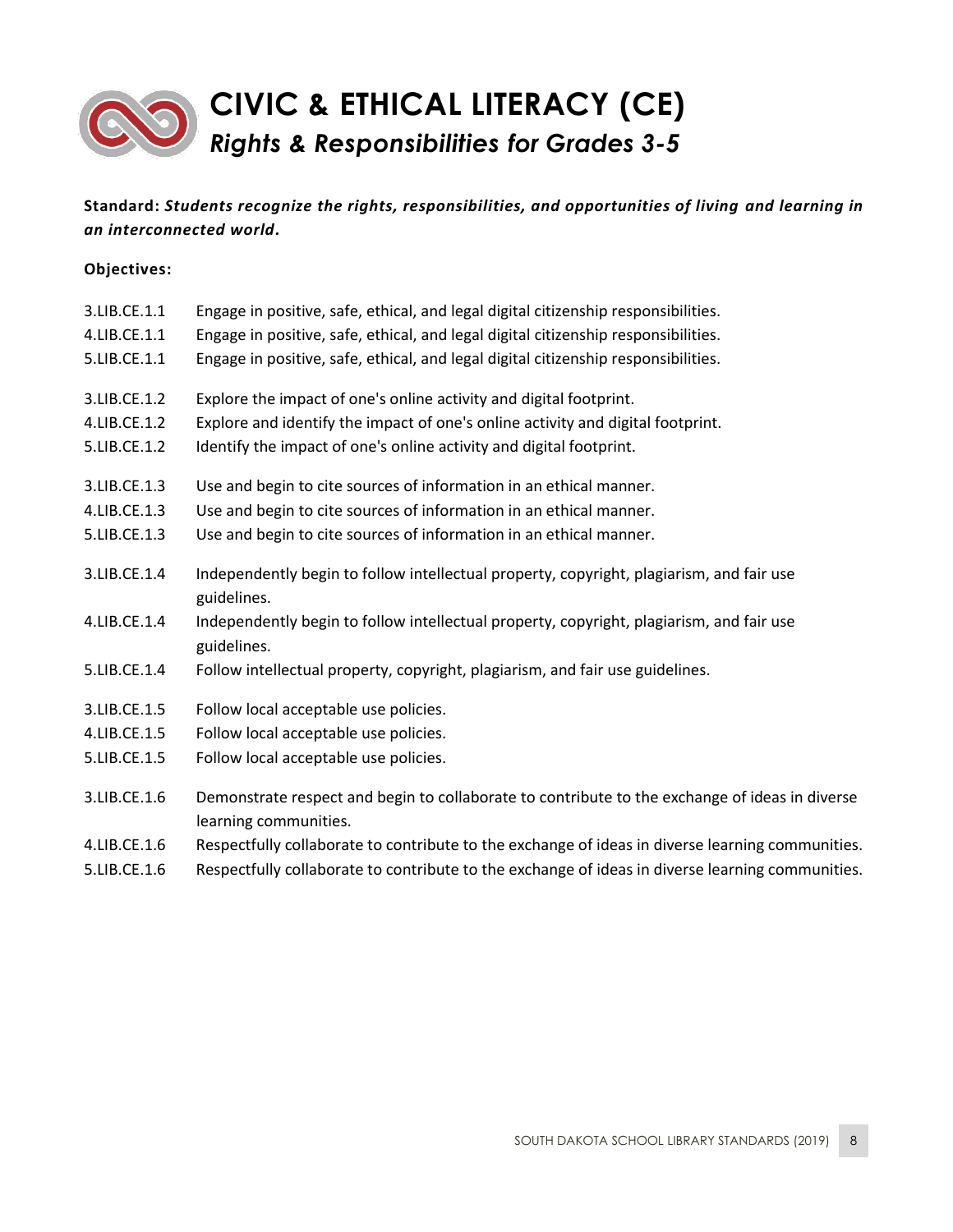

### **Objectives:**

| 6.LIB.TL.1.1 | Access libraries to read, listen, view, and share for recreation and personal growth.                                                                              |
|--------------|--------------------------------------------------------------------------------------------------------------------------------------------------------------------|
| 7.LIB.TL.1.1 | Access libraries to read, listen, view, and share for recreation and personal growth.                                                                              |
| 8.LIB.TL.1.1 | Access libraries to read, listen, view, and share for recreation and personal growth.                                                                              |
| 6.LIB.TL.1.2 | Independently read, listen, and view for recreation and personal growth.                                                                                           |
| 7.LIB.TL.1.2 | Independently read, listen, and view for recreation and personal growth.                                                                                           |
| 8.LIB.TL.1.2 | Independently read, listen, and view for recreation and personal growth.                                                                                           |
| 6.LIB.TL.1.3 | Independently read, listen, and view for academic growth.                                                                                                          |
| 7.LIB.TL.1.3 | Independently read, listen, and view for academic growth.                                                                                                          |
| 8.LIB.TL.1.3 | Independently read, listen, and view for academic growth.                                                                                                          |
| 6.LIB.TL.1.4 | Begin to read beyond personal affinity for particular authors, illustrators, series, genres, writing<br>styles, and formats in fiction and nonfiction.             |
| 7.LIB.TL.1.4 | Begin to read beyond personal affinity for particular authors, illustrators, series, genres, writing<br>styles, and formats in fiction and nonfiction.             |
| 8.LIB.TL.1.4 | Begin to read beyond personal affinity for particular authors, illustrators, series, genres, writing<br>styles, formats, and viewpoints in fiction and nonfiction. |
| 6.LIB.TL.1.5 | Read widely and fluently to explore diverse perspectives and make meaningful connections with<br>self, the world, and previous reading.                            |
| 7.LIB.TL.1.5 | Read widely and fluently to explore diverse perspectives and make meaningful connections with<br>self, the world, and previous reading.                            |
| 8.LIB.TL.1.5 | Read widely and deeply to explore diverse perspectives and make meaningful connections with<br>self, the world, and previous reading.                              |
| 6.LIB.TL.1.6 | Identify excellence in print, non-print, and multimedia.                                                                                                           |
| 7.LIB.TL.1.6 | Identify excellence in print, non-print, and multimedia.                                                                                                           |

8.LIB.TL.1.6 Identify excellence in print, non-print, and multimedia.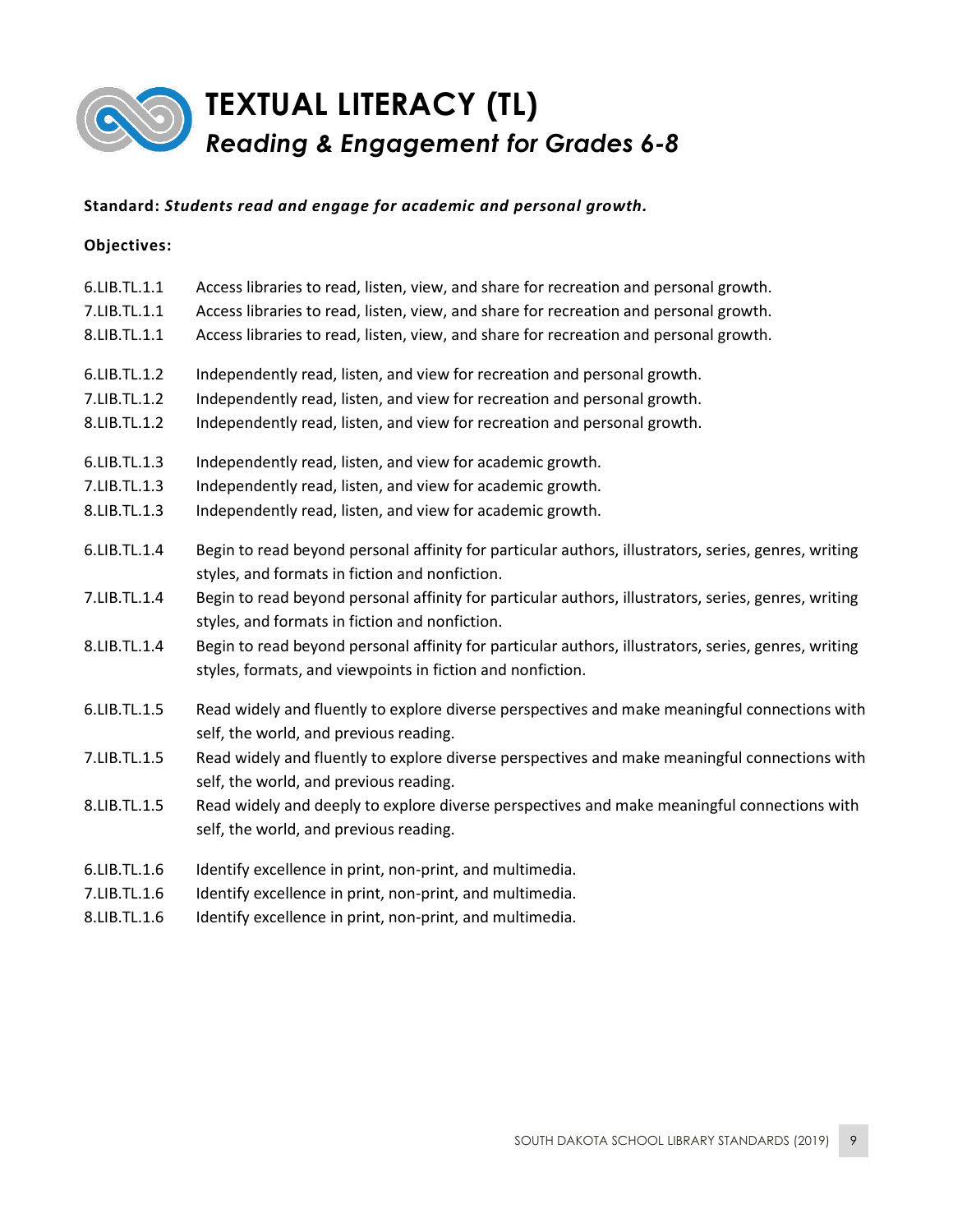

# **INFORMATION LITERACY (IL)** *Inquiry & Research for Grades 6-8*

### **Standard:** *Students use research strategies to create and share new knowledge.*

| 6.LIB.IL.1.1 | Explore the physical and virtual library with guidance.                                                     |
|--------------|-------------------------------------------------------------------------------------------------------------|
| 7.LIB.IL.1.1 | Engage with the physical and virtual library.                                                               |
| 8.LIB.IL.1.1 | Engage with the physical and virtual library.                                                               |
| 6.LIB.IL.1.2 | Generate, with guidance, research questions to investigate a personal inquiry or a learning goal.           |
| 7.LIB.IL.1.2 | Generate, with guidance, formal research questions to investigate a personal inquiry or a<br>learning goal. |
| 8.LIB.IL.1.2 | Generate formal research questions to investigate a personal inquiry or a learning goal.                    |
| 6.LIB.IL.1.3 | Curate, with guidance, print and digital resources for problem-solving using a variety of tools.            |
| 7.LIB.IL.1.3 | Curate, with guidance, print and digital resources for problem-solving using a variety of tools.            |
| 8.LIB.IL.1.3 | Independently curate print and digital resources for problem-solving using a variety of tools.              |
| 6.LIB.IL.1.4 | Engage with resources by evaluating and incorporating information in a variety of ways.                     |
| 7.LIB.IL.1.4 | Engage with resources by evaluating and incorporating information in a variety of ways.                     |
| 8.LIB.IL.1.4 | Engage with resources by evaluating and incorporating information in a variety of ways.                     |
| 6.LIB.IL.1.5 | Share learning by using a variety of platforms, tools, styles, media, and formats.                          |
| 7.LIB.IL.1.5 | Share learning by using a variety of platforms, tools, styles, media, and formats.                          |
| 8.LIB.IL.1.5 | Share learning by using a variety of platforms, tools, styles, media, and formats.                          |
| 6.LIB.IL.1.6 | Reflect on the research process and learning product to build a growth mindset.                             |
| 7.LIB.IL.1.6 | Reflect on the research process and learning product to build a growth mindset.                             |
| 8.LIB.IL.1.6 | Reflect on the research process and learning product to build a growth mindset.                             |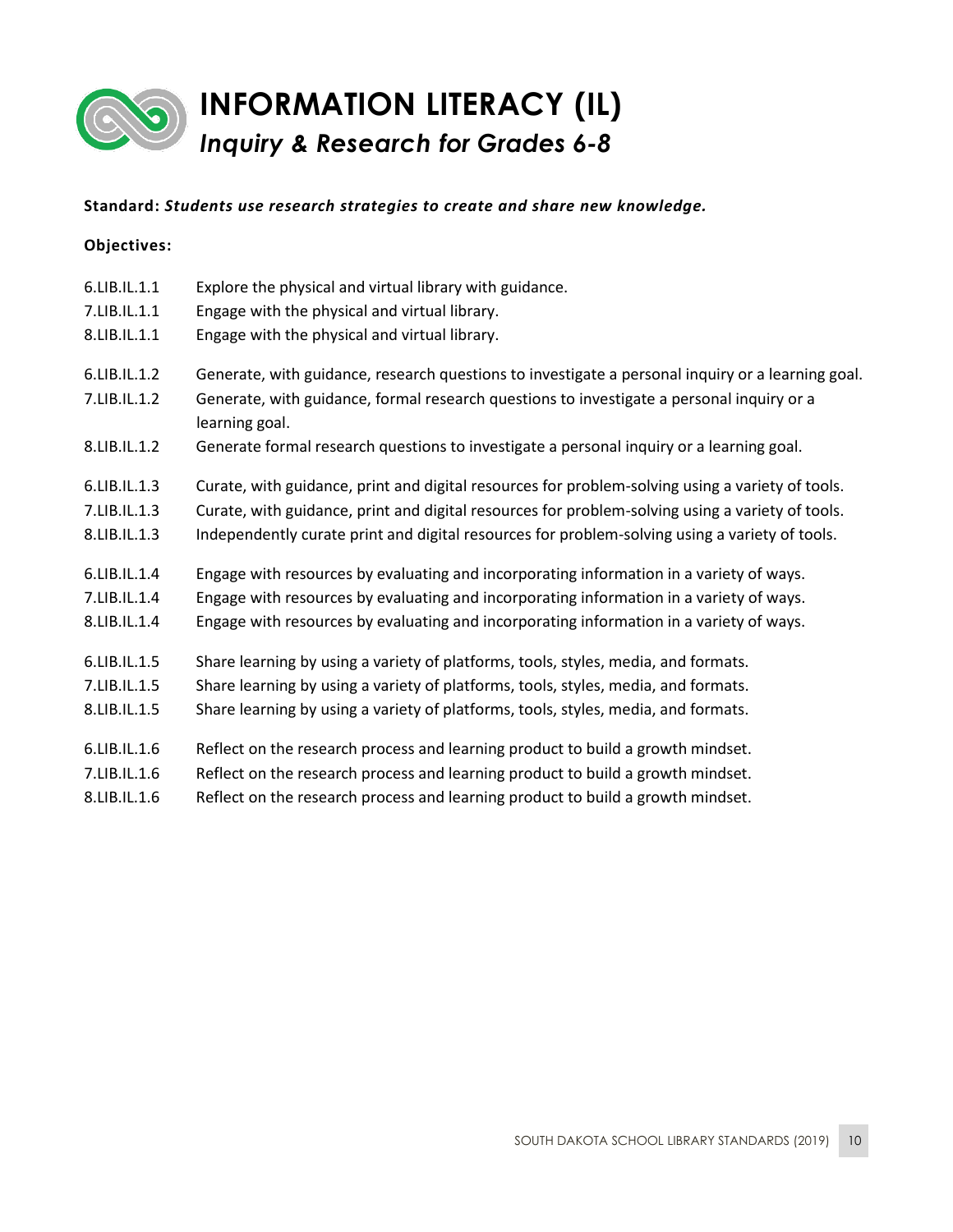

| 6.LIB.CE.1.1<br>7.LIB.CE.1.1<br>8.LIB.CE.1.1 | Engage in positive, safe, ethical, and legal digital citizenship responsibilities.<br>Engage in positive, safe, ethical, and legal digital citizenship responsibilities.<br>Model positive, safe, ethical, and legal digital citizenship responsibilities. |
|----------------------------------------------|------------------------------------------------------------------------------------------------------------------------------------------------------------------------------------------------------------------------------------------------------------|
| 6.LIB.CE.1.2                                 | Identify and understand the impact of one's online activity and digital footprint.                                                                                                                                                                         |
| 7.LIB.CE.1.2                                 | Identify and understand the impact of one's online activity and digital footprint.                                                                                                                                                                         |
| 8.LIB.CE.1.2                                 | Identify and understand the impact of one's online activity and digital footprint.                                                                                                                                                                         |
| 6.LIB.CE.1.3                                 | Begin to follow standard bibliographic formats to use and cite sources.                                                                                                                                                                                    |
| 7.LIB.CE.1.3                                 | Follow standard bibliographic formats to use and cite sources.                                                                                                                                                                                             |
| 8.LIB.CE.1.3                                 | Follow standard bibliographic formats to use and cite sources.                                                                                                                                                                                             |
| 6.LIB.CE.1.4                                 | Follow intellectual property, copyright, plagiarism, and fair use guidelines.                                                                                                                                                                              |
| 7.LIB.CE.1.4                                 | Follow intellectual property, copyright, plagiarism, and fair use guidelines.                                                                                                                                                                              |
| 8.LIB.CE.1.4                                 | Follow intellectual property, copyright, plagiarism, and fair use guidelines.                                                                                                                                                                              |
| 6.LIB.CE.1.5                                 | Follow local acceptable use policies.                                                                                                                                                                                                                      |
| 7.LIB.CE.1.5                                 | Follow local acceptable use policies.                                                                                                                                                                                                                      |
| 8.LIB.CE.1.5                                 | Follow local acceptable use policies.                                                                                                                                                                                                                      |
| 6.LIB.CE.1.6                                 | Respectfully collaborate to contribute to the exchange of ideas in diverse learning communities.                                                                                                                                                           |
| $7 \cup D$ C $1 C$                           | Becoeffully collaborate to contribute to the exchange of ideas in diverse learning communities.                                                                                                                                                            |

- 7.LIB.CE.1.6 Respectfully collaborate to contribute to the exchange of ideas in diverse learning communities.
- 8.LIB.CE.1.6 Respectfully collaborate to contribute to the exchange of ideas in diverse learning communities.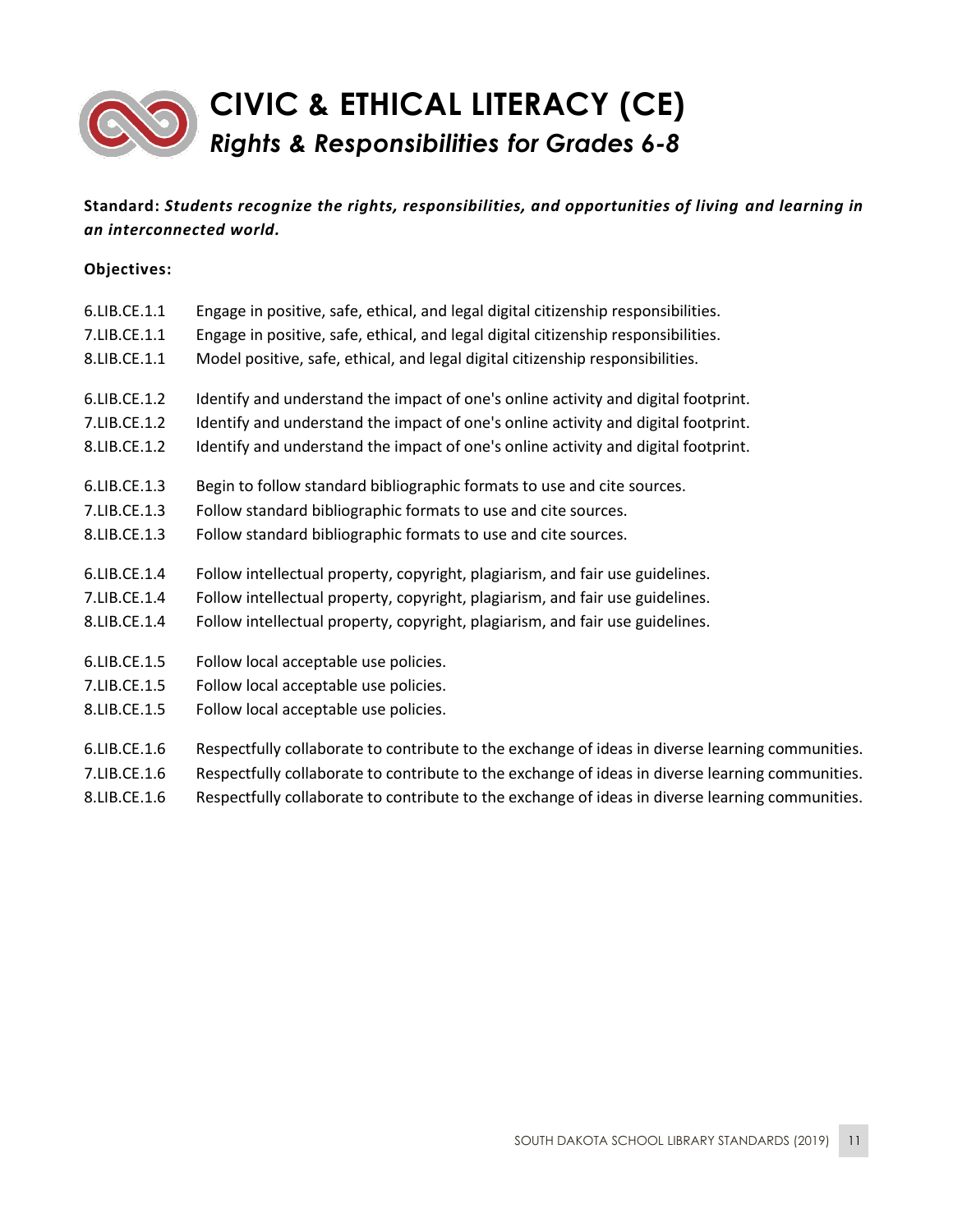<span id="page-11-0"></span>

**Objectives:**

- 9-12.LIB.TL.1.1 Access libraries to read, listen, view, and share for recreation and personal growth.
- 9-12.LIB.TL.1.2 Independently read, listen, and view for recreation and personal growth.
- 9-12.LIB.TL.1.3 Independently read, listen, and view for academic growth.
- 9-12.LIB.TL.1.4 Read beyond personal affinity for particular authors, illustrators, series, genres, writing styles, formats, and viewpoints in fiction and nonfiction.
- 9-12.LIB.TL.1.5 Read widely and deeply to explore diverse perspectives and make meaningful connections with self, the world, and prior knowledge.
- 9-12.LIB.TL.1.6 Identify and critique excellence in print, non-print, and multimedia.

# **INFORMATION LITERACY (IL)** *Inquiry & Research for Grades 9-12*

### **Standard:** *Students use research strategies to create and share new knowledge.*

- 9-12.LIB.IL.1.1 Use self-direction to engage with the physical and virtual library.
- 9-12.LIB.IL.1.2 Formulate questions and employ strategies to persistently and creatively problem-solve or explore a personal inquiry.
- 9-12.LIB.IL.1.3 Independently and collaboratively curate print and digital resources for problem-solving using a variety of tools.
- 9-12.LIB.IL.1.4 Engage with resources by evaluating, synthesizing, analyzing, and incorporating information in a variety of ways.
- 9-12.LIB.IL.1.5 Share learning creatively & clearly by using a variety of platforms, tools, styles, media, and formats.
- 9-12.LIB.IL.1.6 Reflect on the research process and learning product to foster a growth mindset.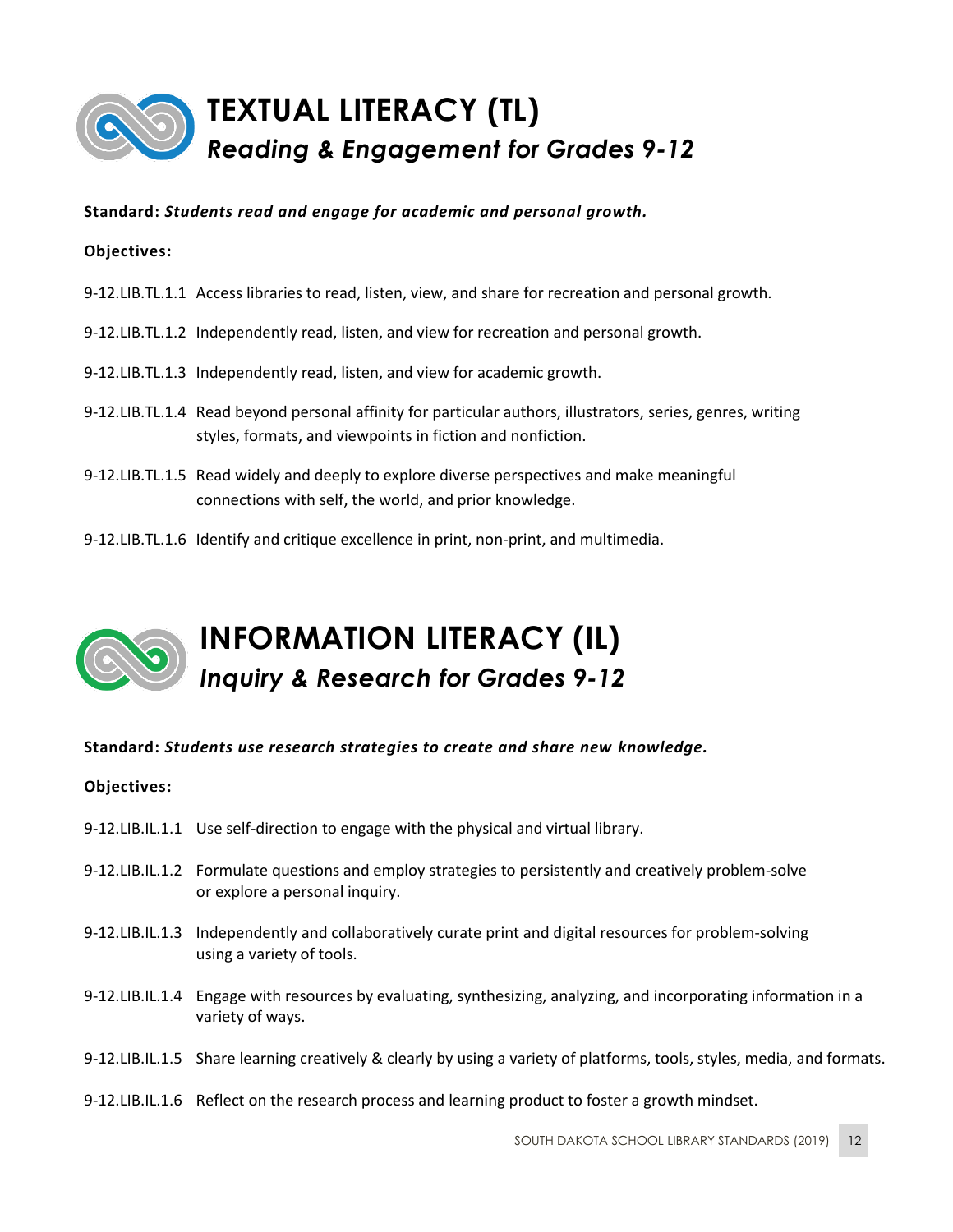

- 9-12.LIB.CE.1.1 Exhibit leadership by modeling positive, safe, ethical, and legal digital citizenship responsibilities.
- 9-12.LIB.CE.1.2 Demonstrate responsibility by cultivating one's digital footprint and identifying its current and future impact on self and others.
- 9-12.LIB.CE.1.3 Follow standard bibliographic formats to use and cite sources.
- 9-12.LIB.CE.1.4 Follow intellectual property, copyright, plagiarism, and fair use guidelines.
- 9-12.LIB.CE.1.5 Follow local acceptable use policies.
- 9-12.LIB.CE.1.6 Initiate collaboration and respect various perspectives that contribute to the exchange of ideas in diverse learning communities.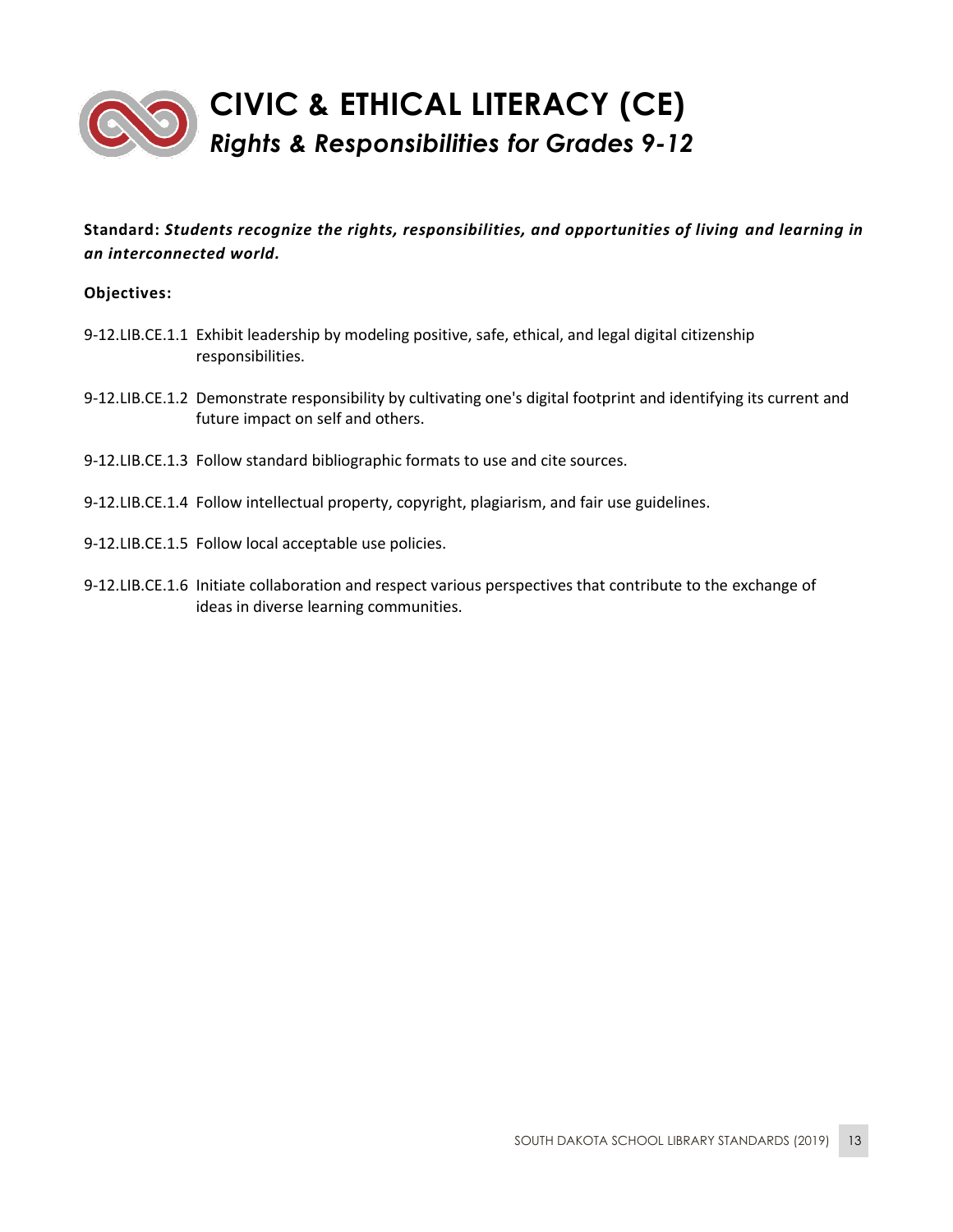

# **TEXTUAL LITERACY (TL):** *Reading & Engagement*

**Standard:** *Students read and engage for academic and personal growth.*

<span id="page-13-0"></span>

| <b>KINDERGARTEN</b>                                                                                                                                                                                                      | 1 <sup>st</sup> GRADE                                                                                                                                                                                    | 2 <sup>nd</sup> GRADE                                                                                                                                                                                    | 3rd GRADE                                                                                                                                                                                                                 | 4 <sup>th</sup> GRADE                                                                                                                                                                                                     | 5th GRADE                                                                                                                                                                                                                 | 6th GRADE                                                                                                                                                                                                                 | 7 <sup>th</sup> GRADE                                                                                                                                                                                                     | 8th GRADE                                                                                                                                                                                                                 | 9th <sub>-12th</sub> GRADES                                                                                                                                                                                                     |
|--------------------------------------------------------------------------------------------------------------------------------------------------------------------------------------------------------------------------|----------------------------------------------------------------------------------------------------------------------------------------------------------------------------------------------------------|----------------------------------------------------------------------------------------------------------------------------------------------------------------------------------------------------------|---------------------------------------------------------------------------------------------------------------------------------------------------------------------------------------------------------------------------|---------------------------------------------------------------------------------------------------------------------------------------------------------------------------------------------------------------------------|---------------------------------------------------------------------------------------------------------------------------------------------------------------------------------------------------------------------------|---------------------------------------------------------------------------------------------------------------------------------------------------------------------------------------------------------------------------|---------------------------------------------------------------------------------------------------------------------------------------------------------------------------------------------------------------------------|---------------------------------------------------------------------------------------------------------------------------------------------------------------------------------------------------------------------------|---------------------------------------------------------------------------------------------------------------------------------------------------------------------------------------------------------------------------------|
| <b>KG.LIB.TL.1.1</b><br>Access libraries to<br>read, listen, view,<br>and share for<br>recreation and<br>personal growth.<br><b>KG.LIB.TL.1.2</b><br>Read, listen, and<br>view for<br>recreation and<br>personal growth. | 1.LIB.TL.1.1<br>Access libraries to<br>read, listen, view,<br>and share for<br>recreation and<br>personal growth.<br>1.LIB.TL.1.2<br>Read, listen, and<br>view for<br>recreation and<br>personal growth. | 2.LIB.TL.1.1<br>Access libraries to<br>read, listen, view,<br>and share for<br>recreation and<br>personal growth.<br>2.LIB.TL.1.2<br>Read, listen, and<br>view for<br>recreation and<br>personal growth. | 3.LIB.TL.1.1<br>Access libraries to<br>read, listen, view,<br>and share for<br>recreation and<br>personal growth.<br>3.LIB.TL.1.2<br>Independently<br>read, listen, and<br>view for<br>recreation and<br>personal growth. | 4.LIB.TL.1.1<br>Access libraries to<br>read, listen, view,<br>and share for<br>recreation and<br>personal growth.<br>4.LIB.TL.1.2<br>Independently<br>read, listen, and<br>view for<br>recreation and<br>personal growth. | 5.LIB.TL.1.1<br>Access libraries to<br>read, listen, view,<br>and share for<br>recreation and<br>personal growth.<br>5.LIB.TL.1.2<br>Independently<br>read, listen, and<br>view for<br>recreation and<br>personal growth. | 6.LIB.TL.1.1<br>Access libraries to<br>read, listen, view,<br>and share for<br>recreation and<br>personal growth.<br>6.LIB.TL.1.2<br>Independently<br>read, listen, and<br>view for<br>recreation and<br>personal growth. | 7.LIB.TL.1.1<br>Access libraries to<br>read, listen, view,<br>and share for<br>recreation and<br>personal growth.<br>7.LIB.TL.1.2<br>Independently<br>read, listen, and<br>view for<br>recreation and<br>personal growth. | 8.LIB.TL.1.1<br>Access libraries to<br>read, listen, view,<br>and share for<br>recreation and<br>personal growth.<br>8.LIB.TL.1.2<br>Independently<br>read, listen, and<br>view for<br>recreation and<br>personal growth. | 9-12.LIB.TL.1.1<br>Access libraries to<br>read, listen, view,<br>and share for<br>recreation and<br>personal growth.<br>9-12.LIB.TL.1.2<br>Independently<br>read, listen, and<br>view for<br>recreation and<br>personal growth. |
| <b>KG.LIB.TL.1.3</b><br>Read, listen, and<br>view for academic<br>growth.                                                                                                                                                | 1.LIB.TL.1.3<br>Read, listen, and<br>view for academic<br>growth.                                                                                                                                        | 2.LIB.TL.1.3<br>Read, listen, and<br>view for academic<br>growth.                                                                                                                                        | 3.LIB.TL.1.3<br>Read, listen, and<br>view for academic<br>growth.                                                                                                                                                         | 4.LIB.TL.1.3<br>Read, listen, and<br>view for academic<br>growth.                                                                                                                                                         | 5.LIB.TL.1.3<br>Independently<br>read, listen, and<br>view for academic<br>growth.                                                                                                                                        | 6.LIB.TL.1.3<br>Independently<br>read, listen, and<br>view for academic<br>growth.                                                                                                                                        | 7.LIB.TL.1.3<br>Independently<br>read, listen, and<br>view for academic<br>growth.                                                                                                                                        | 8.LIB.TL.1.3<br>Independently<br>read, listen, and<br>view for academic<br>growth.                                                                                                                                        | 9-12.LIB.TL.1.3<br>Independently<br>read, listen, and<br>view for academic<br>growth.                                                                                                                                           |
| <b>KG.LIB.TL.1.4</b><br>Begin to develop a<br>personal affinity<br>for particular<br>authors,<br>illustrators, series,<br>and genres.                                                                                    | 1.LIB.TL.1.4<br>Begin to develop a<br>personal affinity<br>for particular<br>authors,<br>illustrators, series,<br>and genres.                                                                            | 2.LIB.TL.1.4<br>Begin to develop a<br>personal affinity<br>for particular<br>authors,<br>illustrators, series,<br>and genres.                                                                            | 3.LIB.TL.1.4<br>Expand personal<br>affinity for<br>particular authors,<br>illustrators, series,<br>genres and writing<br>styles.                                                                                          | 4.LIB.TL.1.4<br>Expand personal<br>affinity for<br>particular authors,<br>illustrators, series,<br>genres, writing<br>styles, and<br>formats in fiction<br>and nonfiction.                                                | 5.LIB.TL.1.4<br>Expand personal<br>affinity for<br>particular authors,<br>illustrators, series,<br>genres, writing<br>styles, and<br>formats in fiction<br>and nonfiction.                                                | 6.LIB.TL.1.4<br>Begin to read<br>beyond personal<br>affinity for<br>particular authors,<br>illustrators, series,<br>genres, writing<br>styles, and<br>formats in fiction<br>and nonfiction.                               | 7.LIB.TL.1.4<br>Begin to read<br>beyond personal<br>affinity for<br>particular authors,<br>illustrators, series,<br>genres, writing<br>styles, and<br>formats in fiction<br>and nonfiction.                               | 8.LIB.TL.1.4<br>Begin to read<br>beyond personal<br>affinity for<br>particular authors,<br>illustrators, series,<br>genres, writing<br>styles, formats,<br>and viewpoints in<br>fiction and<br>nonfiction.                | 9-12.LIB.TL.1.4<br>Read beyond<br>personal affinity<br>for particular<br>authors,<br>illustrators, series,<br>genres, writing<br>styles, formats,<br>and viewpoints in<br>fiction and<br>nonfiction.                            |
| <b>KG.LIB.TL.1.5</b><br>Explore reading to<br>make connections<br>with self and the<br>world.                                                                                                                            | 1.LIB.TL.1.5<br>Explore reading to<br>make connections<br>with self and the<br>world.                                                                                                                    | 2.LIB.TL.1.5<br>Explore reading to<br>make connections<br>with self and the<br>world.                                                                                                                    | 3.LIB.TL.1.5<br>Begin to read texts<br>in a variety of<br>formats to explore<br>diverse<br>perspectives and<br>make connections<br>with self, the<br>world, and prior<br>knowledge.                                       | 4.LIB.TL.1.5<br>Read texts in a<br>variety of formats<br>to explore diverse<br>perspectives and<br>make connections<br>with self, the<br>world, and prior<br>knowledge.                                                   | 5.LIB.TL.1.5<br>Read texts in a<br>variety of formats<br>to explore diverse<br>perspectives and<br>make connections<br>with self, the<br>world, and prior<br>knowledge.                                                   | 6.LIB.TL.1.5<br>Read widely and<br>fluently to explore<br>diverse<br>perspectives and<br>make meaningful<br>connections with<br>self, the world,<br>and prior<br>knowledge.                                               | 7.LIB.TL.1.5<br>Read widely and<br>fluently to explore<br>diverse<br>perspectives and<br>make meaningful<br>connections with<br>self, the world,<br>and prior<br>knowledge.                                               | 8.LIB.TL.1.5<br>Read widely and<br>deeply to explore<br>diverse<br>perspectives and<br>make meaningful<br>connections with<br>self, the world,<br>and prior<br>knowledge.                                                 | 9-12.LIB.TL.1.5<br>Read widely and<br>deeply to explore<br>diverse<br>perspectives and<br>make meaningful<br>connections with<br>self, the world,<br>and prior<br>knowledge.                                                    |
| <b>KG.LIB.TL.1.6</b><br>Identify awards for<br>print, non-print,<br>and multimedia.                                                                                                                                      | 1.LIB.TL.1.6<br>Identify awards for<br>print, non-print,<br>and multimedia.                                                                                                                              | 2.LIB.TL.1.6<br>Identify awards for<br>print, non-print,<br>and multimedia.                                                                                                                              | 3.LIB.TL.1.6<br>Identify awards for<br>print, non-print,<br>and multimedia.                                                                                                                                               | 4.LIB.TL.1.6<br>Identify awards for<br>print, non-print,<br>and multimedia.                                                                                                                                               | 5.LIB.TL.1.6<br>Identify awards for<br>print, non-print,<br>and multimedia.                                                                                                                                               | 6.LIB.TL.1.5<br>Identify excellence<br>in print, non-print,<br>and multimedia.                                                                                                                                            | 7.LIB.TL.1.6<br>Identify excellence<br>in print, non-print,<br>and multimedia.                                                                                                                                            | 8.LIB.TL.1.6<br>Identify excellence<br>in print, non-print,<br>and multimedia.                                                                                                                                            | 9-12.LIB.TL.1.6<br>Identify and<br>critique excellence<br>in print, non-print,<br>and multimedia.                                                                                                                               |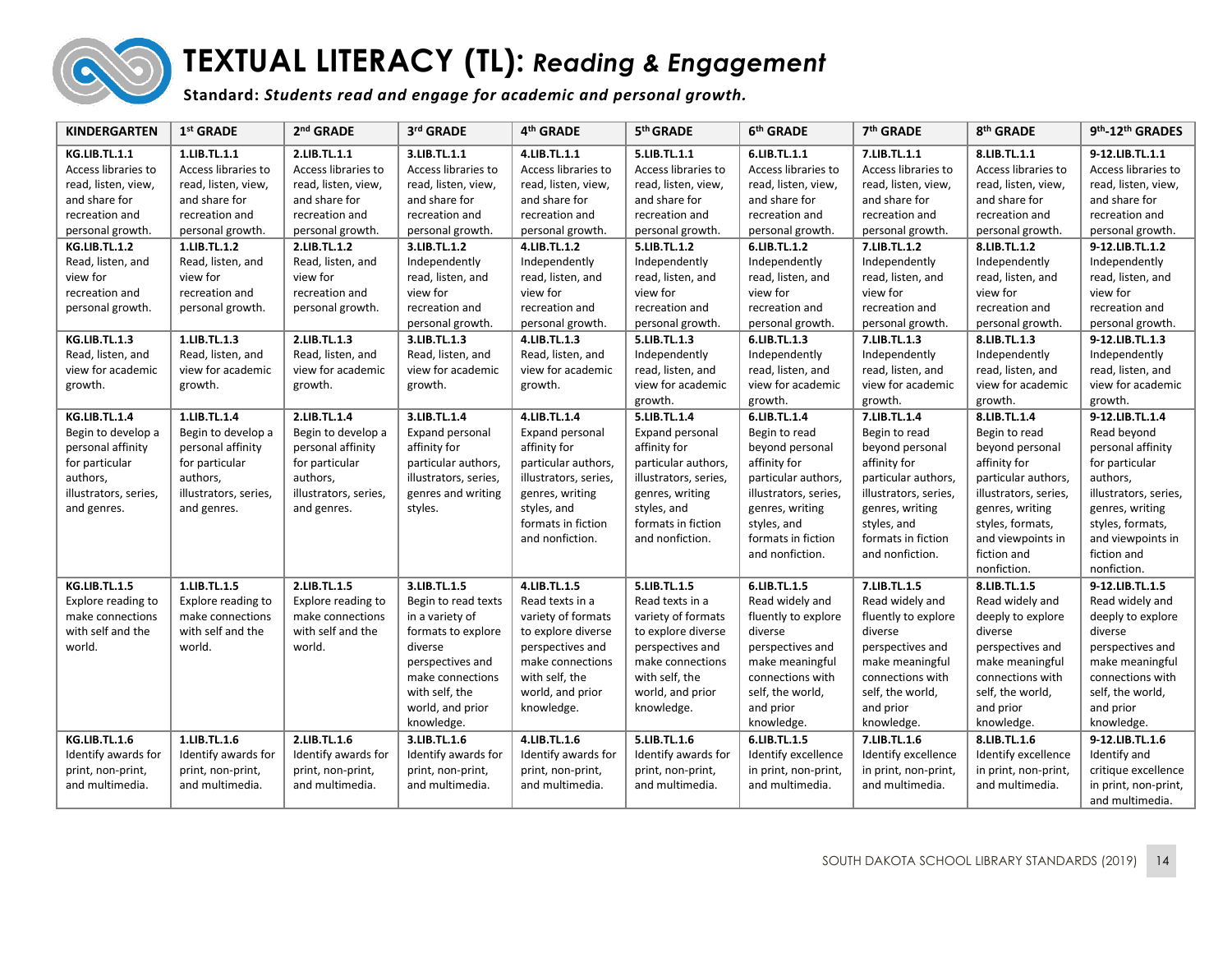

# **INFORMATION LITERACY (IL):** *Inquiry & Research*

**Standard:** *Students use research strategies to create and share new knowledge.*

<span id="page-14-0"></span>

| <b>KINDERGARTEN</b>  | 1 <sup>st</sup> GRADE | 2 <sup>nd</sup> GRADE | 3rd GRADE           | 4th GRADE            | 5 <sup>th</sup> GRADE | 6th GRADE           | 7th GRADE           | 8th GRADE           | 9th-12th GRADES        |
|----------------------|-----------------------|-----------------------|---------------------|----------------------|-----------------------|---------------------|---------------------|---------------------|------------------------|
| <b>KG.LIB.IL.1.1</b> | 1.LIB.IL.1.1          | 2.LIB.IL.1.1          | 3.LIB.IL.1.1        | 4.LIB.IL.1.1         | 5.LIB.IL.1.1          | 6.LIB.IL.1.1        | 7.LIB.IL.1.1        | 8.LIB.IL.1.1        | 9-12.LIB.IL.1.1        |
| Explore the          | Explore the           | Explore the           | Explore the         | Explore the          | Explore the           | Explore the         | Engage with the     | Engage with the     | Use self-direction to  |
| physical and/or      | physical and/or       | physical and/or       | physical and        | physical and         | physical and          | physical and        | physical and        | physical and        | engage with the        |
| virtual library      | virtual library       | virtual library       | virtual library     | virtual library with | virtual library       | virtual library     | virtual library.    | virtual library.    | physical and virtual   |
| with guidance.       | with guidance.        | with guidance.        | with guidance.      | guidance.            | with guidance.        | with guidance.      |                     |                     | library.               |
| <b>KG.LIB.IL.1.2</b> | 1.LIB.IL.1.2          | 2.LIB.IL.1.2          | 3.LIB.IL.1.2        | 4.LIB.IL.1.2         | 5.LIB.IL.1.2          | 6.LIB.IL.1.2        | 7.LIB.IL.1.2        | 8.LIB.IL.1.2        | 9-12.LIB.IL.1.2        |
| Formulate, with      | Formulate, with       | Formulate, with       | Develop             | Develop              | Develop               | Generate, with      | Generate, with      | Generate formal     | Formulate questions    |
| guidance,            | guidance,             | guidance,             | questioning         | questioning          | questioning           | guidance,           | guidance, formal    | research            | and employ strategies  |
| questions to         | questions to          | questions to          | strategies to       | strategies to        | strategies to         | research            | research            | questions to        | to persistently and    |
| investigate a        | investigate a         | investigate a         | investigate a       | investigate a        | investigate a         | questions to        | questions to        | investigate a       | creatively problem-    |
| personal inquiry     | personal inquiry      | personal inquiry      | personal inquiry    | personal inquiry     | personal inquiry      | investigate a       | investigate a       | personal inquiry    | solve or explore a     |
| or a learning goal.  | or a learning goal.   | or a learning goal.   | or a learning goal. | or a learning goal.  | or a learning goal.   | personal inquiry    | personal inquiry    | or a learning goal. | personal inquiry.      |
|                      |                       |                       |                     |                      |                       | or a learning goal. | or a learning goal. |                     |                        |
| <b>KG.LIB.IL.1.3</b> | 1.LIB.IL.1.3          | 2.LIB.IL.1.3          | 3.LIB.IL.1.3        | 4.LIB.IL.1.3         | 5.LIB.IL.1.3          | 6.LIB.IL.1.3        | 7.LIB.IL.1.3        | 8.LIB.IL.1.3        | 9-12.LIB.IL.1.3        |
| Curate print         | Curate print          | Curate print          | Curate print and    | Curate print and     | Curate print and      | Curate, with        | Curate, with        | Independently       | Independently and      |
| resources with       | resources with        | resources.            | digital resources   | digital resources    | digital resources     | guidance, print &   | guidance, print &   | curate print and    | collaboratively curate |
| guidance.            | guidance.             |                       | with guidance.      | with guidance.       | for problem           | digital resources   | digital resources   | digital resources   | print and digital      |
|                      |                       |                       |                     |                      | solving with          | for problem-        | for problem-        | for problem-        | resources for          |
|                      |                       |                       |                     |                      | guidance.             | solving using a     | solving using a     | solving using a     | problem-solving using  |
|                      |                       |                       |                     |                      |                       | variety of tools.   | variety of tools.   | variety of tools.   | a variety of tools.    |
| <b>KG.LIB.IL.1.4</b> | 1.LIB.IL.1.4          | 2.LIB.IL.1.4          | 3.LIB.IL.1.4        | 4.LIB.IL.1.4         | 5.LIB.IL.1.4          | 6.LIB.IL.1.4        | 7.LIB.IL.1.4        | 8.LIB.IL.1.4        | 9-12.LIB.IL.1.4        |
| Engage with          | Engage with           | Engage with           | Engage with         | Engage with          | Engage with           | Engage with         | Engage with         | Engage with         | Engage with resources  |
| resources with       | resources with        | resources.            | resources by        | resources by         | resources by          | resources by        | resources by        | resources by        | by evaluating,         |
| guidance.            | guidance.             |                       | incorporating       | incorporating        | incorporating         | evaluating and      | evaluating and      | evaluating and      | synthesizing,          |
|                      |                       |                       | information.        | information.         | information.          | incorporating       | incorporating       | incorporating       | analyzing & creatively |
|                      |                       |                       |                     |                      |                       | information in a    | information in a    | information in a    | incorporating          |
|                      |                       |                       |                     |                      |                       | variety of ways.    | variety of ways.    | variety of ways.    | information in a       |
|                      |                       |                       |                     |                      |                       |                     |                     |                     | variety of ways.       |
| <b>KG.LIB.IL.1.5</b> | 1.LIB.IL.1.5          | 2.LIB.IL.1.5          | 3.LIB.IL.1.5        | 4.LIB.IL.1.5         | 5.LIB.IL.1.5          | 6.LIB.IL.1.5        | 7.LIB.IL.1.5        | 8.LIB.IL.1.5        | 9-12.LIB.IL.1.5        |
| Share learning       | Share learning        | Share learning.       | Share learning by   | Share learning by    | Share learning        | Share learning by   | Share learning by   | Share learning by   | Share by               |
| with guidance.       | with guidance.        |                       | beginning to use a  | beginning to use a   | beginning to use a    | using a variety of  | using a variety of  | using a variety of  | communicating clearly  |
|                      |                       |                       | variety of          | variety of           | variety of            | platforms, tools,   | platforms, tools,   | platforms, tools,   | & expressing           |
|                      |                       |                       | platforms, tools,   | platforms, tools,    | platforms, tools,     | styles, media, and  | styles, media, and  | styles, media, and  | creatively one's       |
|                      |                       |                       | styles, media, and  | styles, media, and   | styles, media, and    | formats.            | formats.            | formats.            | learning using a       |
|                      |                       |                       | formats.            | formats.             | formats.              |                     |                     |                     | variety of platforms,  |
|                      |                       |                       |                     |                      |                       |                     |                     |                     | tools, styles, media,  |
|                      |                       |                       |                     |                      |                       |                     |                     |                     | and formats.           |
| <b>KG.LIB.IL.1.6</b> | 1.LIB.IL.1.6          | 2.LIB.IL.1.6          | 3.LIB.IL.1.6        | 4.LIB.IL.1.6         | 5.LIB.IL.1.6          | 6.LIB.IL.1.6        | 7.LIB.IL.1.6        | 8.LIB.IL.1.6        | 9-12.LIB.IL.1.6        |
| Reflect on           | Reflect on            | Reflect on            | Reflect on the      | Reflect on the       | Reflect on the        | Reflect on the      | Reflect on the      | Reflect on the      | Reflect on the         |
| learning with        | learning with         | learning.             | research process    | research process     | research process      | research process    | research process    | research process    | research process and   |
| guidance.            | guidance.             |                       | and learning        | and learning         | and learning          | and learning        | and learning        | and learning        | learning product to    |
|                      |                       |                       | product.            | product.             | product.              | product to build a  | product to build a  | product to build a  | foster a growth        |
|                      |                       |                       |                     |                      |                       | growth mindset.     | growth mindset.     | growth mindset.     | mindset.               |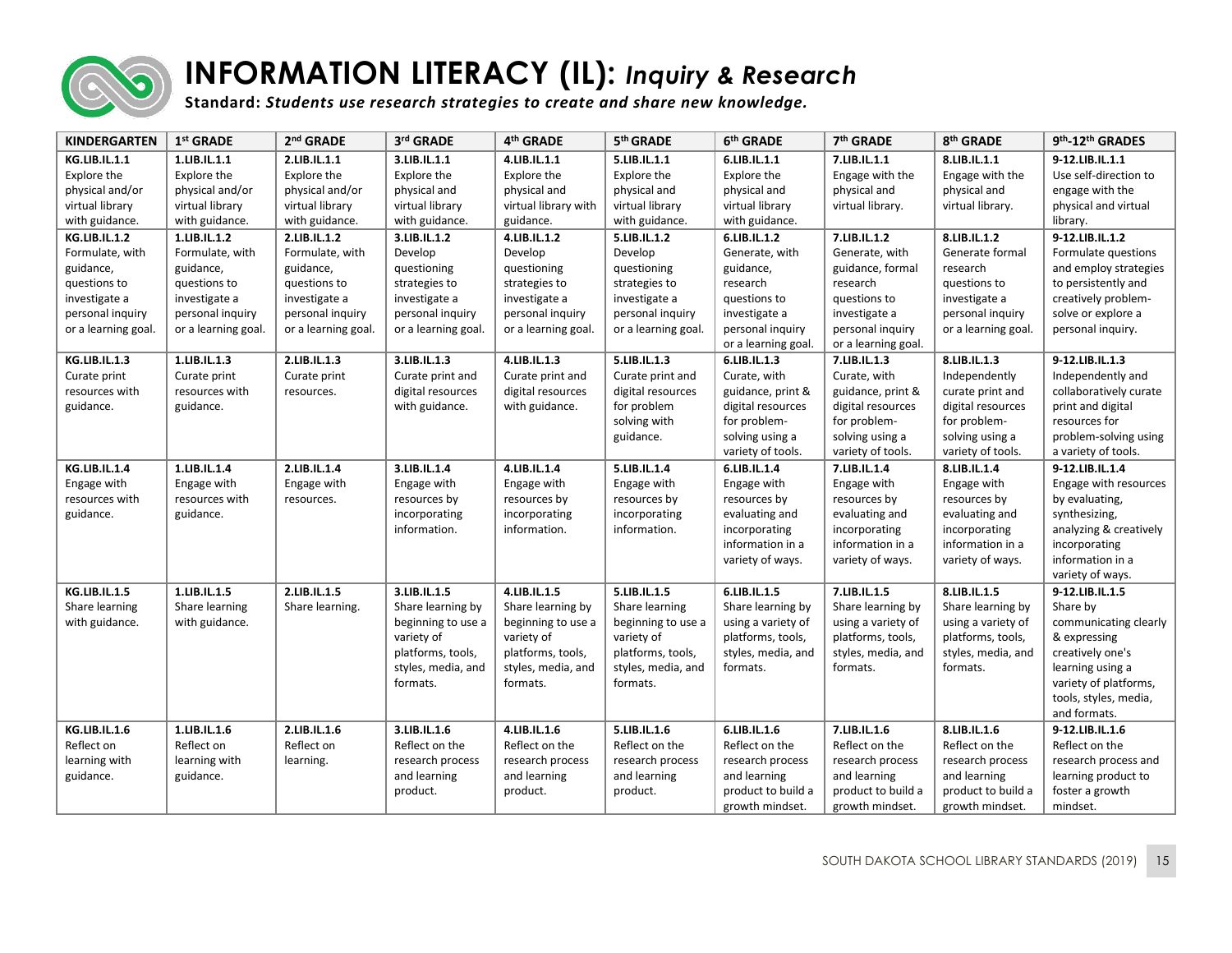

# **CIVIC & ETHICAL LITERACY (CE):** *Rights & Responsibilities*

**Standard:** *Students recognize the rights, responsibilities, and opportunities of living and learning in an interconnected world.*

<span id="page-15-0"></span>

| <b>KINDERGARTEN</b>  | 1 <sup>st</sup> GRADE | 2 <sup>nd</sup> GRADE | 3rd GRADE            | 4 <sup>th</sup> GRADE | 5th GRADE            | 6th GRADE            | 7 <sup>th</sup> GRADE | 8th GRADE            | 9th <sub>-12th</sub> GRADES |
|----------------------|-----------------------|-----------------------|----------------------|-----------------------|----------------------|----------------------|-----------------------|----------------------|-----------------------------|
| KG.LIB.CE.1.1        | 1.LIB.CE.1.1          | 2.LIB.CE.1.1          | 3.LIB.CE.1.1         | 4.LIB.CE.1.1          | 5.LIB.CE.1.1         | 6.LIB.CE.1.1         | 7.LIB.CE.1.1          | 8.LIB.CE.1.1         | 9-12.LIB.CE.1.1             |
| Engage in positive,  | Engage in positive,   | Engage in positive,   | Engage in positive,  | Engage in positive,   | Engage in positive,  | Engage in positive,  | Engage in positive,   | Model positive,      | Exhibit leadership by       |
| safe, ethical, and   | safe, ethical, and    | safe, ethical, and    | safe, ethical, and   | safe, ethical, and    | safe, ethical, and   | safe, ethical, and   | safe, ethical, and    | safe, ethical, and   | modeling positive,          |
| legal digital        | legal digital         | legal digital         | legal digital        | legal digital         | legal digital        | legal digital        | legal digital         | legal digital        | safe, ethical, and legal    |
| citizenship          | citizenship           | citizenship           | citizenship          | citizenship           | citizenship          | citizenship          | citizenship           | citizenship          | digital citizenship         |
| responsibilities.    | responsibilities.     | responsibilities.     | responsibilities.    | responsibilities.     | responsibilities.    | responsibilities.    | responsibilities.     | responsibilities.    | responsibilities.           |
| KG.LIB.CE.1.2        | 1.LIB.CE.1.2          | 2.LIB.CE.1.2          | 3.LIB.CE.1.2         | 4.LIB.CE.1.2          | 5.LIB.CE.1.2         | 6.LIB.CE.1.2         | 7.LIB.CE.1.2          | 8.LIB.CE.1.2         | 9-12.LIB.CE.1.2             |
| Explore              | Explore               | Explore digital       | Explore the impact   | Explore and           | Identify the         | Identify and         | Identify and          | Identify and         | Demonstrate                 |
| citizenship.         | citizenship.          | citizenship.          | of one's online      | identify the impact   | impact of one's      | understand the       | understand the        | understand the       | responsibility by           |
|                      |                       |                       | activity and digital | of one's online       | online activity and  | impact of one's      | impact of one's       | impact of one's      | cultivating one's           |
|                      |                       |                       | footprint.           | activity and digital  | digital footprint.   | online activity and  | online activity and   | online activity and  | digital footprint and       |
|                      |                       |                       |                      | footprint.            |                      | digital footprint.   | digital footprint.    | digital footprint.   | identifying its current     |
|                      |                       |                       |                      |                       |                      |                      |                       |                      | and future impact on        |
|                      |                       |                       |                      |                       |                      |                      |                       |                      | self and others.            |
| KG.LIB.CE.1.3        | 1.LIB.CE.1.3          | 2.LIB.CE.1.3          | 3.LIB.CE.1.3         | 4.LIB.CE.1.3          | 5.LIB.CE.1.3         | 6.LIB.CE.1.3         | 7.LIB.CE.1.3          | 8.LIB.CE.1.3         | 9-12.LIB.CE.1.3             |
| Acknowledge          | Acknowledge           | Use sources of        | Use and begin to     | Use and begin to      | Use and begin to     | Begin to follow      | Follow standard       | Follow standard      | Follow standard             |
| authorship.          | authorship.           | information in an     | cite sources of      | cite sources of       | cite sources of      | standard             | bibliographic         | bibliographic        | bibliographic formats       |
|                      |                       | ethical manner.       | information in an    | information in an     | information in an    | bibliographic        | formats to use and    | formats to use and   | to use and cite             |
|                      |                       |                       | ethical manner.      | ethical manner.       | ethical manner.      | formats to use and   | cite sources.         | cite sources.        | sources.                    |
|                      |                       |                       |                      |                       |                      | cite sources.        |                       |                      |                             |
| KG.LIB.CE.1.4        | 1.LIB.CE.1.4          | 2.LIB.CE.1.4          | 3.LIB.CE.1.4         | 4.LIB.CE.1.4          | 5.LIB.CE.1.4         | 6.LIB.CE.1.4         | 7.LIB.CE.1.4          | 8.LIB.CE.1.4         | 9-12.LIB.CE.1.4             |
| <b>Discuss</b>       | <b>Discuss</b>        | <b>Discuss</b>        | Independently        | Independently         | Follow intellectual  | Follow intellectual  | Follow intellectual   | Follow intellectual  | Follow intellectual         |
| intellectual         | intellectual          | intellectual          | begin to follow      | begin to follow       | property,            | property,            | property,             | property,            | property, copyright,        |
| property,            | property,             | property,             | intellectual         | intellectual          | copyright,           | copyright,           | copyright,            | copyright,           | plagiarism, and fair        |
| copyright,           | copyright,            | copyright,            | property,            | property,             | plagiarism, and      | plagiarism, and      | plagiarism, and       | plagiarism, and      | use guidelines.             |
| plagiarism, and      | plagiarism, and       | plagiarism, and       | copyright,           | copyright,            | fair use guidelines. | fair use guidelines. | fair use guidelines.  | fair use guidelines. |                             |
| fair use guidelines. | fair use guidelines.  | fair use guidelines.  | plagiarism, and      | plagiarism, and       |                      |                      |                       |                      |                             |
|                      |                       |                       | fair use guidelines. | fair use guidelines.  |                      |                      |                       |                      |                             |
| KG.LIB.CE.1.5        | 1.LIB.CE.1.5          | 2.LIB.CE.1.5          | 3.LIB.CE.1.5         | 4.LIB.CE.1.5          | 5.LIB.CE.1.5         | 6.LIB.CE.1.5         | 7.LIB.CE.1.5          | 8.LIB.CE.1.5         | 9-12.LIB.CE.1.5             |
| Follow local         | Follow local          | Follow local          | Follow local         | Follow local          | Follow local         | Follow local         | Follow local          | Follow local         | Follow local                |
| acceptable use       | acceptable use        | acceptable use        | acceptable use       | acceptable use        | acceptable use       | acceptable use       | acceptable use        | acceptable use       | acceptable use              |
| policies.            | policies.             | policies.             | policies.            | policies.             | policies.            | policies.            | policies.             | policies.            | policies.                   |
| KG.LIB.CE.1.6        | 1.LIB.CE.1.6          | 2.LIB.CE.1.6          | 3.LIB.CE.1.6         | 4.LIB.CE.1.6          | 5.LIB.CE.1.6         | 6.LIB.CE.1.6         | 7.LIB.CE.1.6          | 8.LIB.CE.1.6         | 9-12.LIB.CE.1.6             |
| Demonstrate          | Demonstrate           | Demonstrate           | Demonstrate          | Respectfully          | Respectfully         | Respectfully         | Respectfully          | Respectfully         | Initiate collaboration      |
| respect by using     | respect by using      | respect by using      | respect and begin    | collaborate to        | collaborate to       | collaborate to       | collaborate to        | collaborate to       | and respect various         |
| appropriate          | appropriate           | appropriate           | to collaborate to    | contribute to the     | contribute to the    | contribute to the    | contribute to the     | contribute to the    | perspectives that           |
| listening and        | listening and         | listening and         | contribute to the    | exchange of ideas     | exchange of ideas    | exchange of ideas    | exchange of ideas     | exchange of ideas    | contribute to the           |
| speaking skills.     | speaking skills.      | speaking skills.      | exchange of ideas    | in diverse learning   | in diverse learning  | in diverse learning  | in diverse learning   | in diverse learning  | exchange ideas in           |
|                      |                       |                       | in diverse learning  | communities.          | communities.         | communities.         | communities.          | communities.         | diverse learning            |
|                      |                       |                       | communities.         |                       |                      |                      |                       |                      | communities.                |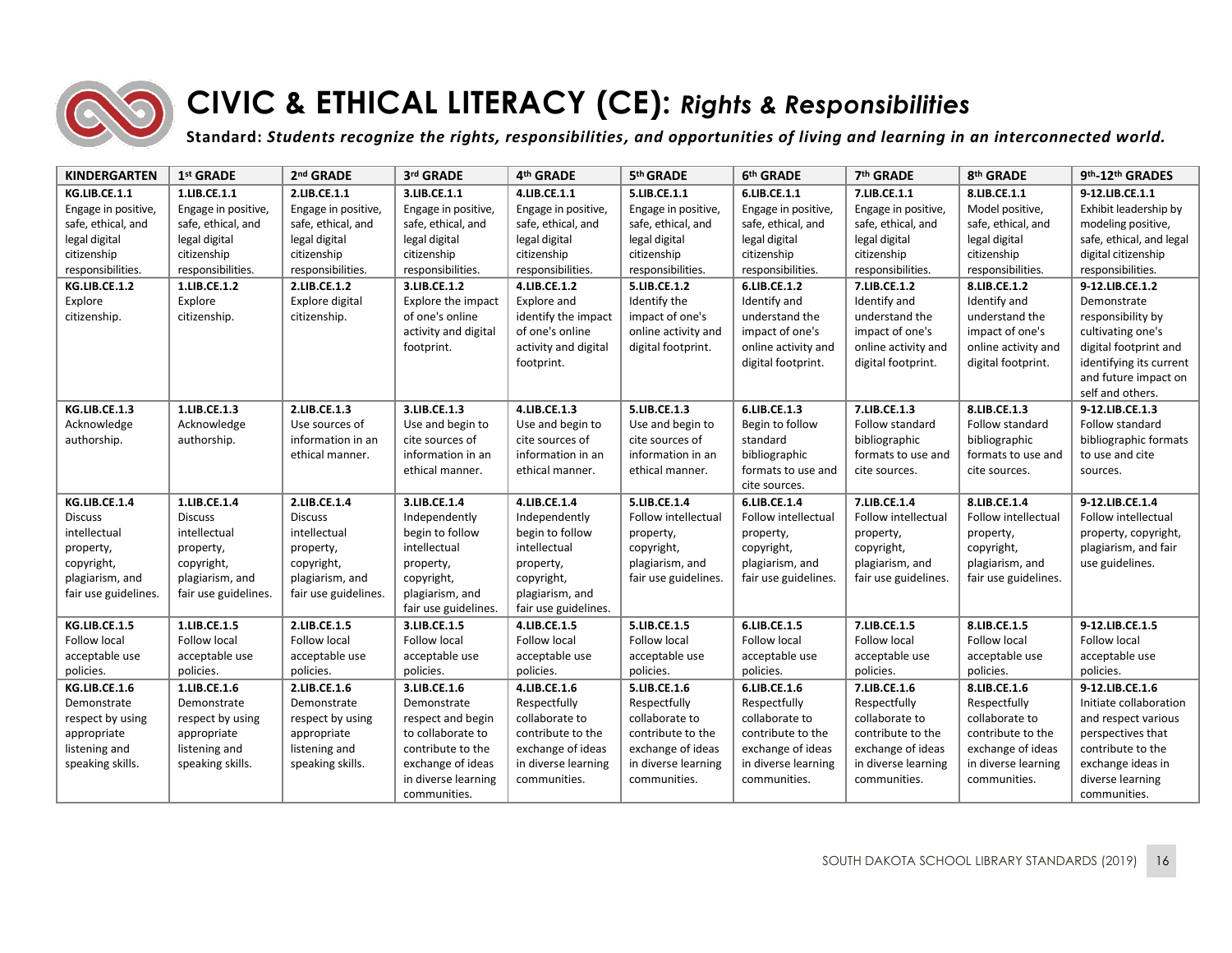### <span id="page-16-0"></span>**GLOSSARY**

**Access**: to enter or approach; to retrieve; to make accessible by allowing entry

**Acceptable Use Policy**: a set of rules that defines what is and what is not permitted for use on information communication technologies

**Analyze**: to examine in detail for purposes of explanation and interpretation

**Appropriate**: suitable or fitting for a particular purpose, person, occasion, etc.

**Civic Literacy**: the knowledge of how to actively participate and initiate change in one's community and the greater society

**Collaboration**: to work effectively with others toward common goals

**Community**: a group sharing common characteristics or interests and perceived or perceiving itself as distinct in some respect from the larger society within which it exists

**Copyright**: the exclusive legal right, given to an originator to print, publish, perform, film, or record literary, artistic, or musical material, and to authorize others to do the same

**Critique**: to analyze and assess something such as literature, theories, projects, etc.

**Curation**: the selection, organization, and presentation of information, including online and offline resources

**Digital Citizenship**: the norms of behavior with regard to technology use

**Digital Footprint**: the trail of one's online activity

**Digital Literacy**: the knowledge of how to perform tasks effectively and efficiently in a technological environment

**Digital Resources**: any technology-driven resource used for the purpose of learning such as databases, audio, video, images, applications, etc.

**Digital Tools**: any type of technology-driven device used to complete a task or inquiry

**Engagement**: the degree of attention, curiosity, and motivation that students show when they are learning

**Ethical Literacy**: the ability to participate in a way that is aligned with one's moral code

**Evaluate**: the ability to analyze and interpret information based on its effectiveness, efficiency, and outcome

**Explore**: to discover and innovate through experience and reflection

**Fair Use**: the doctrine that brief excerpts of copyright material may, under certain circumstances, be quoted verbatim without the need for permission from or payment to the copyright holder

**Fluent**: the ability to express oneself easily and articulately

**Formulate**: to create or devise methodically

**Growth Mindset**: the belief that basic abilities can be developed through dedication, hard work, and a love of learning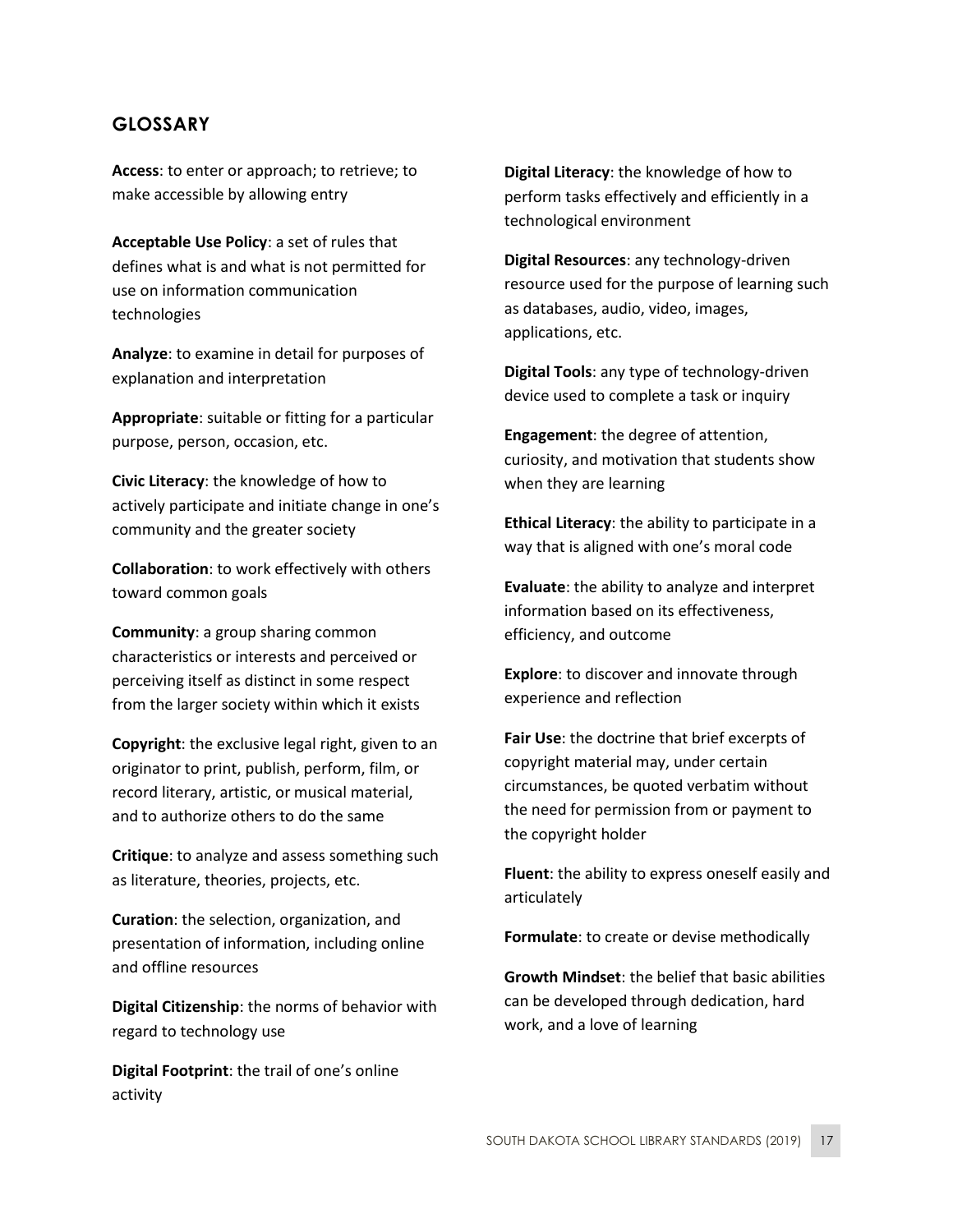### **GLOSSARY**

**Include**: to demonstrate an understanding of and commitment to inclusiveness and respect for diversity in the learning community

**Information Literacy**: a set of abilities requiring individuals to recognize when information is needed and have the ability to locate, evaluate, and use effectively the needed information

**Inquiry**: building new knowledge by asking for information, thinking critically, identifying problems, and developing strategies for solving problems

**Intellectual Property**: content or ideas created by an individual or entity. Examples: text, music, photos, narration, designs, videos

**Learning Goal**: what students should be able to know, do, or demonstrate at the end of the learning experience

**Online**: a general term for when a computer or other device is connected to the internet

**Open Access**: the free and open availability of content on the internet

**Plagiarism**: the practice of taking someone else's work or ideas and passing them off as one's own without proper acknowledgment or documentation

**Print Resources**: printed books, magazines, periodicals, etc. that may be hard-bound or soft-bound

**Problem-solve**: the process or act of finding a solution to a problem

**Research**: diligent investigation or experimentation on a particular subject

**Self-direction**: directed or guided by oneself, especially as an independent agent

**Standard Bibliographic Format**: a list of the resources referred to in a research project or paper

**Synthesize**: the act of putting parts together to form a whole

**Technology Literacy**: the ability to effectively use technology to access, evaluate, integrate, create, and communicate information

**Textual Literacy**: the ability to read, write, analyze, and evaluate textual works of literature